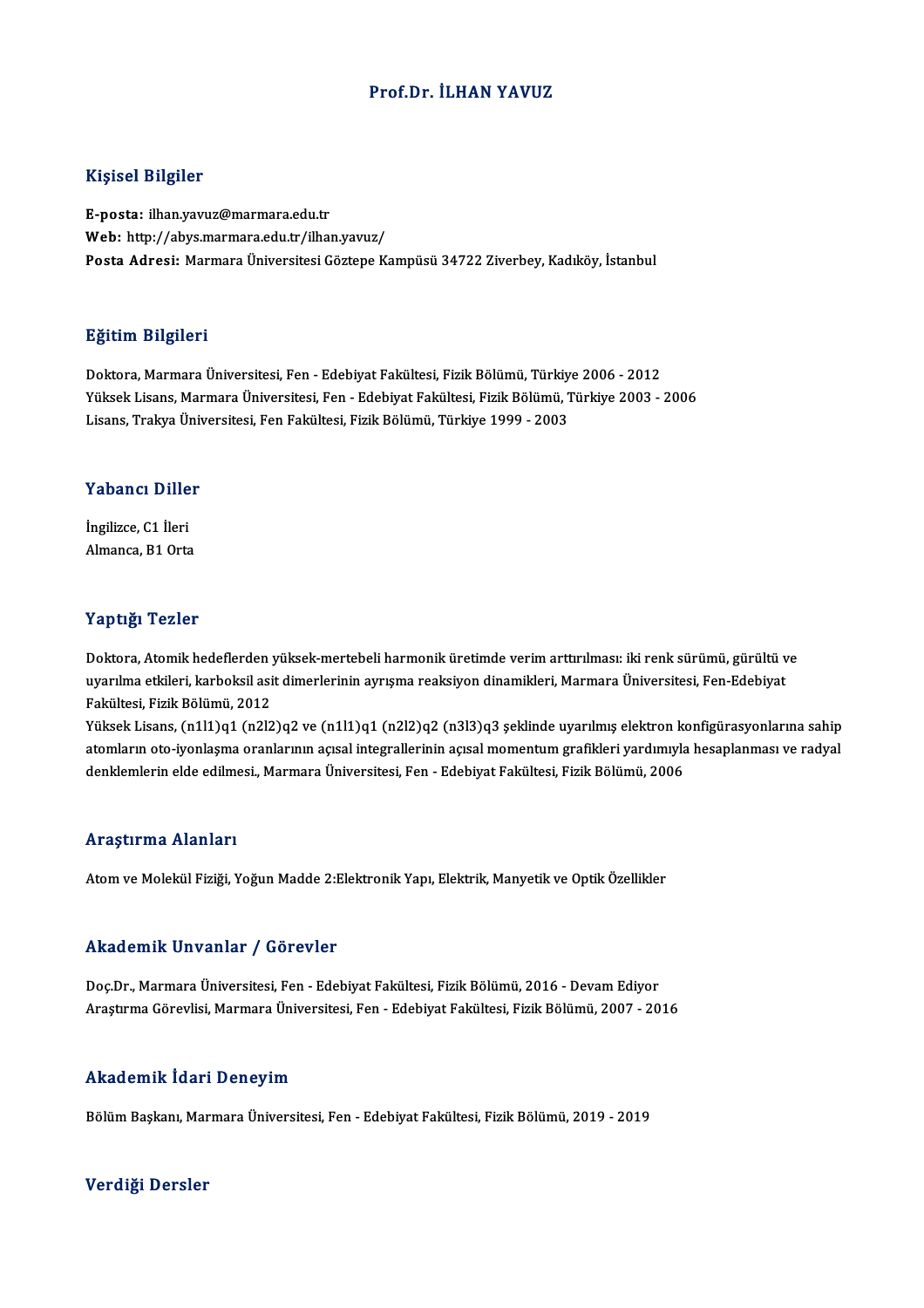Calculus I,Lisans,2018 -2019 Calculus I, Lisans, 2018 - 2019<br>Elektrik ve Manyetizma II, Lisans, 2018 - 2019<br>Physigs II, Lisans, 2018 - 2019 Calculus I, Lisans, 2018 - 2019<br>Elektrik ve Manyetizma II, Lisar<br>Physics II, Lisans, 2018 - 2019<br>Physics I Jisans, 2018 - 2019 Physics II, Lisans, 2018 - 2019<br>Physics I, Lisans, 2018 - 2019 Physics II, Lisans, 2018 - 2019<br>Physics I, Lisans, 2018 - 2019<br>Computer Simulations in Physics and Chemistry, Doktora, 2018 - 2019<br>Linear Algebra, Lisans, 2018 - 2019 Physics I, Lisans, 2018 - 2019<br>Computer Simulations in Physics and<br>Linear Algebra, Lisans, 2018 - 2019<br>Floktrik ve Manyatizma, Lisans, 2019 Computer Simulations in Physics and Chemis<br>Linear Algebra, Lisans, 2018 - 2019<br>Elektrik ve Manyetizma, Lisans, 2018 - 2019<br>Dijitel Elektronik Laberaturen, Lisans, 2014 Linear Algebra, Lisans, 2018 - 2019<br>Elektrik ve Manyetizma, Lisans, 2018 - 2019<br>Dijital Elektronik Laboratuvarı, Lisans, 2014 - 2015

### Yönetilen Tezler

Yönetilen Tezler<br>Yavuz İ., Directional dissociation of molecules by spatially and temporally modified laser fields, Doktora,<br>S.ARİEE(Öğrensi), 2020 TURUCHEN TURICI<br>Yavuz İ., Directional disse<br>S.ARİFE(Öğrenci), 2020<br>Yavuz İ. Investisation Of Yavuz İ., Directional dissociation of molecules by spatially and temporally modified laser fields, Doktora,<br>S.ARİFE(Öğrenci), 2020<br>Yavuz İ., Investigation Of The Molecular Ordering And Charge Transport Of Circular Oligomer

S.ARİFE(Öğrenci), 2020<br>Yavuz İ., Investigation Of The Molecular Ordering And Charge Tr<br>Solar Cell Applications, Yüksek Lisans, O.KOÇAK(Öğrenci), 2019<br>Yayuz İ. Current driver generation and stabilization of megnetic Yavuz İ., Investigation Of The Molecular Ordering And Charge Transport Of Circular Oligomer / Fullerene Comp<br>Solar Cell Applications, Yüksek Lisans, O.KOÇAK(Öğrenci), 2019<br>Yavuz İ., Current-driven generation and stabilizat

Solar Cell Applications, Yüksek Lisans, O.KOÇAK(Öğrenci), 2019<br>Yavuz İ., Current-driven generation and stabilization of magnetic skyrmions, Doktora, C.DEĞER(Öğrenci), 2019<br>Yüksek Lisane, G.CÜLEPVÜZ(Öğrensi), 2017 Yavuz İ., Current-driven generation and stab:<br>Yavuz İ., Organik yarı iletkenlerin polaron-ba<br>Yüksek Lisans, C.GÜLERYÜZ(Öğrenci), 2017 Yüksek Lisans, C.GÜLERYÜZ(Öğrenci), 2017<br>Jüri Üyelikleri

**Jüri Üyelikleri**<br>Tez Savunma (Yüksek Lisans), Tez Savunma (Yüksek Lisans), Gebze Teknik Üniversitesi, Haziran, 2019<br>Pektera Yeterlik Sınavı, Dektera Yeterlik Sınavı, Trakva Üniversitesi, Ekim, 2019 yarr Oyommorr<br>Tez Savunma (Yüksek Lisans), Tez Savunma (Yüksek Lisans), Gebze Teknik Üniv<br>Doktora Yeterlik Sınavı, Doktora Yeterlik Sınavı, Trakya Üniversitesi, Ekim, 2018<br>Tez Sayunma (Vüksek Lisans), Tez Sayunma (Vüksek L Doktora Yeterlik Sınavı, Doktora Yeterlik Sınavı, Trakya Üniversitesi, Ekim, 2018<br>Tez Savunma (Yüksek Lisans), Tez Savunma (Yüksek Lisans), Gebze Teknik Üniversitesi, Haziran, 2018

### SCI, SSCI ve AHCI İndekslerine Giren Dergilerde Yayınlanan Makaleler

I. Rational selection of the polymeric structure for interface engineering of perovskite solar cells Boot Ve Timer intendent into an on Bergher at Tay Intanant Pranafold<br>Rational selection of the polymeric structure for interface engineering of perovskit<br>Wang M., Zhao Y., Jiang X., Yin Y., YAVUZ İ., Zhu P., Zhang A., Han Rational selection of the polymeric structure for interface en<br>Wang M., Zhao Y., Jiang X., Yin Y., YAVUZ İ., Zhu P., Zhang A., Han G. S. ,<br>JOULE, cilt.6, sa.5, ss.1032-1048, 2022 (SCI İndekslerine Giren Dergi)<br>Lattise stra JOULE, cilt.6, sa.5, ss.1032-1048, 2022 (SCI Indekslerine Giren Dergi)<br>II. Lattice strain suppresses point defect formation in halide perovskites Deger C., Tan S., Houk K.N., Yang Y., YAVUZ İ. NANO RESEARCH, 2022 (SCI İndekslerine Giren Dergi) III. Stability-limiting heterointerfaces of perovskite photovoltaics NANO RESEARCH, 2022 (SCI İndekslerine Giren Dergi)<br>Stability-limiting heterointerfaces of perovskite photovoltaics<br>Tan S., Huang T., YAVUZ İ., Wang R., Yoon T. W. , Xu M., Xing Q., Park K., Lee D., Chen C., et al.<br>NATURE 2 Stability-limiting heterointerfaces of percent<br>Tan S., Huang T., YAVUZ İ., Wang R., Yoon T. W.<br>NATURE, 2022 (SCI İndekslerine Giren Dergi)<br>Surface Defect Fermation and Bessivatio Tan S., Huang T., YAVUZ İ., Wang R., Yoon T. W. , Xu M., Xing Q., Park K., Lee D., Chen C., et al.<br>NATURE, 2022 (SCI İndekslerine Giren Dergi)<br>IV. Surface Defect Formation and Passivation in Formamidinium Lead Triiodide (F NATURE, 2022 (SCI Indekslerine Giren Dergi)<br>Surface Defect Formation and Passivation in Formamidin<br>Solar Cell Absorbers<br>Oner S. M., Sezen E., Yordanli M. S., Karakoc E., Deger C., Yavuz I. Surface Defect Formation and Passivation in Formamidin<br>Solar Cell Absorbers<br>Oner S. M. , Sezen E., Yordanli M. S. , Karakoc E., Deger C., Yavuz I.<br>JOUPMAL OF BUVSICAL CHEMISTRY LETTERS, 28,224,220, 2022. JOURNAL OF PHYSICAL CHEMISTRY LETTERS, ss.324-330, 2022 (SCI İndekslerine Giren Dergi) Oner S. M. , Sezen E., Yordanli M. S. , Karakoc E., Deger C., Yavuz I.<br>JOURNAL OF PHYSICAL CHEMISTRY LETTERS, ss.324-330, 2022 (SCI İndekslerine Giren Dergi)<br>V. Wide-Gap Perovskite via Synergetic Surface Passivation an JOURNAL OF PHYSICAL C<br>Wide-Gap Perovskite v<br>Tandem Photovoltaics<br><sup>Huang T.</sup> Wang P. Nuww Wide-Gap Perovskite via Synergetic Surface Passivation and Its Application toward Eff:<br>Tandem Photovoltaics<br>Huang T., Wang R., Nuryyeva S., Tan S., Xue J., Zhao Y., Wu Q., Weber M. H. , Cheng P., Meng D., et al.<br>SMALL 2021 Tandem Photovoltaics<br>Huang T., Wang R., Nuryyeva S., Tan S., Xue J., Zhao Y., Wu Q., Weber M. H. , Cheng P., Meng D., et al.<br>SMALL, 2021 (SCI İndekslerine Giren Dergi) VI. Performance-limiting formation dynamics in mixed-halide perovskites Huang T., Tan S., Nuryyeva S., YAVUZ İ., Babbe F., Zhao Y., Abdelsamie M., Weber M. H., Wang R., Houk K. N., et al. SCIENCE ADVANCES, cilt.7, sa.46, 2021 (SCI İndekslerine Giren Dergi) VII. Surface Reconstruction of Halide Perovskites During Post-treatment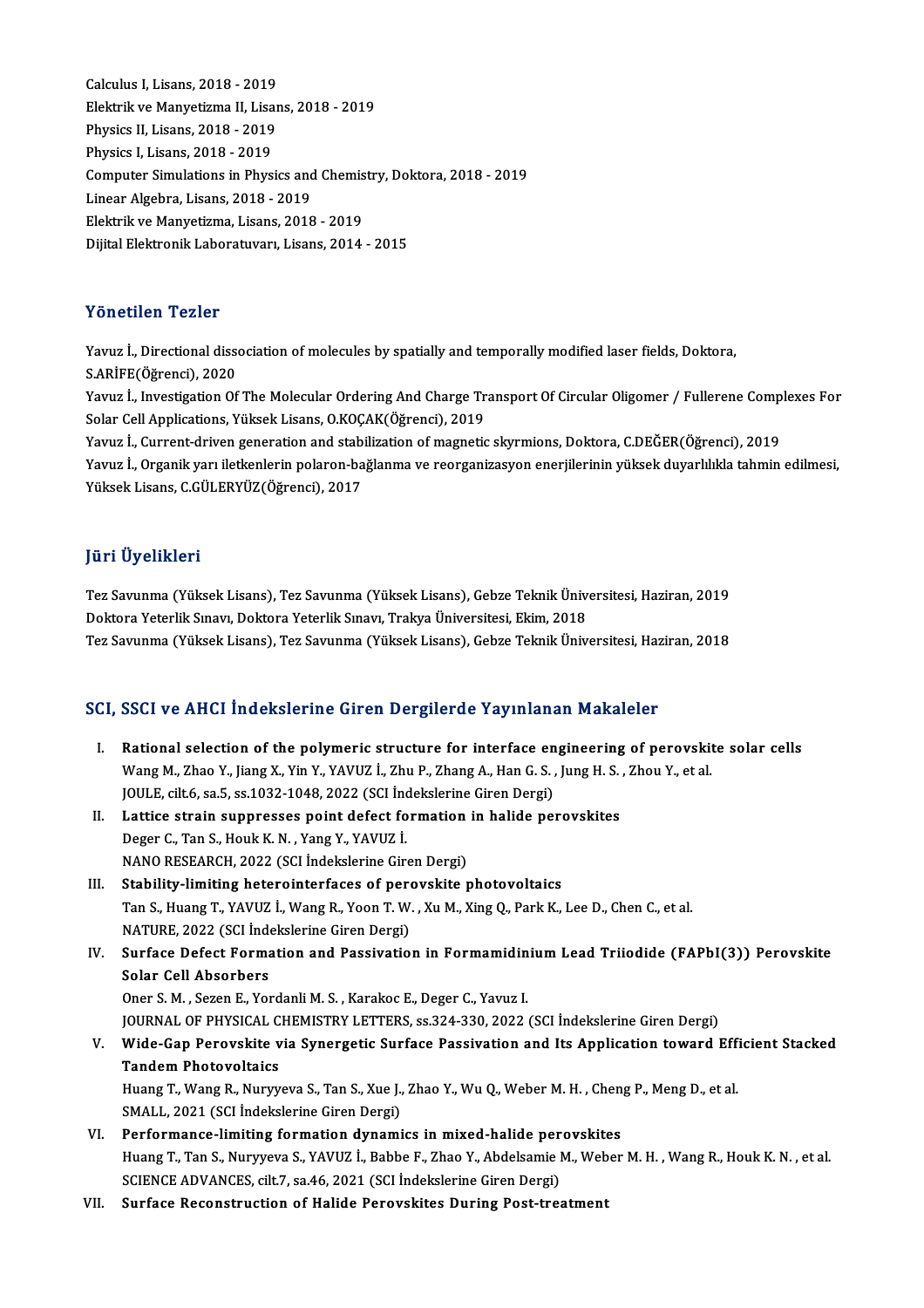Tan S., Huang T., YAVUZ İ., Wang R., Weber M. H. , Zhao Y., Abdelsamie M., Liao M. E. , Wang H., Huynh K., et al.<br>JOUPNAL OF THE AMERICAN CHEMICAL SOCIETY, silt 143, sa 19, sa 6791, 6796, 2021, (SCI İndelalerine Giran Tan S., Huang T., YAVUZ İ., Wang R., Weber M. H. , Zhao Y., Abdelsamie M., Liao M. E. , Wang H., Huynh K., et al<br>JOURNAL OF THE AMERICAN CHEMICAL SOCIETY, cilt.143, sa.18, ss.6781-6786, 2021 (SCI İndekslerine Giren<br>Persi Tan S.,<br>JOURN,<br>Dergi)<br>Shallei JOURNAL OF THE AMERICAN CHEMICAL SOCIETY, cilt.143, sa.18, ss.6781-6786, 2021 (SCI Indekslerine Gire<br>Dergi)<br>VIII. Shallow Iodine Defects Accelerate the Degradation of alpha-Phase Formamidinium Perovskite<br>Top S. VAVIIZ L. W

- Dergi)<br>Shallow Iodine Defects Accelerate the Degradation of alpha-Phase Formamidinium Perov<br>Tan S., YAVUZ İ., Weber M. H. , Huang T., Chen C., Wang R., Wang H., Ko J. H. , Nuryyeva S., Xue J., et al.<br>JOULE si<sup>lt A</sup>. Sa 11, Shallow Iodine Defects Accelerate the Degradation of alpha-Pl<br>Tan S., YAVUZ İ., Weber M. H. , Huang T., Chen C., Wang R., Wang H., Ko<br>JOULE, cilt.4, sa.11, ss.2426-2442, 2020 (SCI İndekslerine Giren Dergi)<br>Structural order Tan S., YAVUZ İ., Weber M. H. , Huang T., Chen C., Wang R., Wang H., Ko J. H. , Nuryyeva S., Xue J., et al.<br>JOULE, cilt.4, sa.11, ss.2426-2442, 2020 (SCI indekslerine Giren Dergi)<br>IX. Structural order and charge transfer i
- JOULE, cilt.4, sa.11, ss.2426-2442, 2020 (<br>Structural order and charge transfe<br>Aydin G., Kocak O., Guleryuz C., YAVUZ İ.<br>NEW JOUPNAL OE CHEMISTPY, cilt.44, s NEWJOURNALOF CHEMISTRY, cilt.44, sa.36, ss.15769-15775,2020 (SCI İndekslerineGirenDergi)
- X. Noncovalent pi-stacked robust topological organic framework NEW JOURNAL OF CHEMISTRY, cilt.44, sa.36, ss.15769-15775, 2020 (SCI İndekslerine Giren Dergi)<br>Noncovalent pi-stacked robust topological organic framework<br>Meng D., Yang J. L. , Xiao C., Wang R., Xing X., Kocak O., Aydin G., PROCEEDINGS OF THE NATIONAL ACADEMY OF SCIENCES OF THE UNITED STATES OF AMERICA, cilt.117, sa.34, ss.20397-20403, 2020 (SCI İndekslerine Giren Dergi) Meng D., Yang J. L. , Xiao C., Wang R., Xing X., Kocak O.,<br>PROCEEDINGS OF THE NATIONAL ACADEMY OF SCIEI<br>ss.20397-20403, 2020 (SCI İndekslerine Giren Dergi)<br>Strain promoted perpendisular magnetis enject PROCEEDINGS OF THE NATIONAL ACADEMY OF SCIENCES OF THE UNITED S'<br>ss.20397-20403, 2020 (SCI indekslerine Giren Dergi)<br>XI. Strain-promoted perpendicular magnetic anisotropy in Co-Rh alloys<br>Alsu B. Desex G. Young L. Vildig E
- AksuP.,Deger C.,Yavuz I.,YildizF. Strain-promoted perpendicular magnetic anisotropy in Co-Rh alloys<br>Aksu P., Deger C., Yavuz I., Yildiz F.<br>APPLIED PHYSICS LETTERS, cilt.116, sa.21, 2020 (SCI İndekslerine Giren Dergi)<br>Staria Impodiment of Iop Migration Cont APPLIED PHYSICS LETTERS, cilt.116, sa.21, 2020 (SCI Indekslerine Giren Dergi)
- XII. Steric Impediment of Ion Migration Contributes to Improved Operational Stability of Perovskite<br>Solar Cells Steric Impediment of Ion Migration Contributes to Improved Operational Stability of Perov<br>Solar Cells<br>Tan S., YAVUZ İ., De Marco N., Huang T., Lee S., Choi C. S. , Wang M., Nuryyeva S., Wang R., Zhao Y., et al.<br>ADVANCED MA

Solar Cells<br>Tan S., YAVUZ İ., De Marco N., Huang T., Lee S., Choi C. S. , Wang M., Nuryyev<br>ADVANCED MATERIALS, cilt.32, sa.11, 2020 (SCI İndekslerine Giren Dergi)<br>Carrier anyalana phase santrallad malasular dissosiation by Tan S., YAVUZ İ., De Marco N., Huang T., Lee S., Choi C. S. , Wang M., Nuryyeva S., Wang R., Zhao Y., et al.<br>ADVANCED MATERIALS, cilt.32, sa.11, 2020 (SCI İndekslerine Giren Dergi)<br>XIII. Carrier-envelope-phase-controlled m

- ADVANCED MATERIALS, cilt.32, sa.11, 2020 (SCI Indekslerine Giren Dergi)<br>Carrier-envelope-phase-controlled molecular dissociation by ultra<br>Bozpolat S. A. , Rosenberger P., Ciappina M. F. , Kling M. F. , YAVUZ I.<br>PHYSICAL RE Carrier-envelope-phase-controlled molecular dissociation by ul<br>Bozpolat S. A. , Rosenberger P., Ciappina M. F. , Kling M. F. , YAVUZ İ.<br>PHYSICAL REVIEW A, cilt.100, sa.6, 2019 (SCI İndekslerine Giren Dergi)<br>Constructive mo Bozpolat S. A., Rosenberger P., Ciappina M. F., Kling M. F., YAVUZ İ.<br>PHYSICAL REVIEW A, cilt.100, sa.6, 2019 (SCI İndekslerine Giren Dergi)<br>XIV. Constructive molecular configurations for surface-defect passivation of pero
- PHYSICAL REVIEW A, cilt.100, sa.6, 2019 (SCI İndekslerine Giren Dergi)<br>Constructive molecular configurations for surface-defect passivation of perovskite <sub>]</sub><br>Wang R., Xue J., Wang K., Wang Z., Luo Y., Fenning D., Xu G., Nu Constructive molecular configurations for surface-defect passivation<br>Wang R., Xue J., Wang K., Wang Z., Luo Y., Fenning D., Xu G., Nuryyeva S., Huang<br>SCIENCE, cilt.366, sa.6472, ss.1509-1541, 2019 (SCI İndekslerine Giren D Wang R., Xue J., Wang K., Wang Z., Luo Y., Fenning D., Xu G., Nury<br>SCIENCE, cilt.366, sa.6472, ss.1509-1541, 2019 (SCI Indekslerine<br>XV. Impact of interlayer coupling on magnetic skyrmion size<br>DEČER C. VAVUZ J. Vildig E
- SCIENCE, cilt.366, sa.6472, s:<br>Impact of interlayer coup<br>DEĞER C., YAVUZ İ., Yildiz F.<br>JOUPNAL OE MACNETISM A Impact of interlayer coupling on magnetic skyrmion size<br>DEĞER C., YAVUZ İ., Yildiz F.<br>JOURNAL OF MAGNETISM AND MAGNETIC MATERIALS, cilt.489, 2019 (SCI İndekslerine Giren Dergi)<br>Crystalline Liquid like Behaviary Surface Ind
- DEĞER C., YAVUZ İ., Yildiz F.<br>JOURNAL OF MAGNETISM AND MAGNETIC MATERIALS, cilt.489, 2019 (SCI İndekslerine Giren Dergi)<br>XVI. Crystalline Liquid-like Behavior: Surface-Induced Secondary Grain Growth of Photovoltaic<br>Per JOURNAL OF MAGNETIS<br>Crystalline Liquid-like<br>Perovskite Thin Film.<br>Yue L.Wang B. Wang K

Xue J.,WangR.,WangK.,Wang Z.,Yavuz İ.,WangY.,YangY.,Gao X.,HuangT.,Nuryyeva S.,etal. Perovskite Thin Film.<br>Xue J., Wang R., Wang K., Wang Z., Yavuz İ., Wang Y., Yang Y., Gao X., Huang T., Nuryyeva S., et al.<br>Journal of the American Chemical Society, cilt.141, ss.13948-13953, 2019 (SCI İndekslerine Giren De Xue J., Wang R., Wang K., Wang Z., Yavuz İ., Wang Y., Y<br>Journal of the American Chemical Society, cilt.141, ss.<br>XVII. Current-driven coherent skyrmion generation<br>Degen G. Vauur J. Vildig F.

Journal of the American C.<br>Current-driven coherer<br>Deger C., Yavuz I., Yildiz F.<br>SCIENTIEIC BEROPTS silt XVII. Current-driven coherent skyrmion generation<br>Deger C., Yavuz I., Yildiz F.<br>SCIENTIFIC REPORTS, cilt.9, 2019 (SCI İndekslerine Giren Dergi)

# Deger C., Yavuz I., Yildiz F.<br>SCIENTIFIC REPORTS, cilt.9, 2019 (SCI İndekslerine Giren Dergi)<br>XVIII. Charge Transfer and Interface Effects in Co-AssembledCircular Donor/Acceptor Complexes for<br>OrganisPhatevoltaics OrganicPhotovoltaics<br>Kocak O., DURU İ. P., YAVUZ İ. Charge Transfer and Interi<br>OrganicPhotovoltaics<br>Koçak O., DURU İ. P. , YAVUZ İ.<br>Advanced Theory and Simulat

Advanced Theory and Simulations, ss.1, 2019 (SCI Expanded Indekslerine Giren Dergi)

Koçak O., DURU İ. P. , YAVUZ İ.<br>Advanced Theory and Simulations, ss.1, 2019 (SCI Expanded Indekslerine Giren Derg<br>XIX. Solid-State Order and Charge Mobility in [5]- to [12]Cycloparaphenylenes Advanced Theory and Simulations, ss.1, 2019 (S<br>Solid-State Order and Charge Mobility in [<br>Lin J. B. , Darzi E. R. , Jasti R., Yavuz I., Houk K. N.<br>JOUPMAL OF THE AMERICAN CHEMICAL SOCIET Solid-State Order and Charge Mobility in [5]- to [12]Cycloparaphenylenes<br>Lin J. B. , Darzi E. R. , Jasti R., Yavuz I., Houk K. N.<br>JOURNAL OF THE AMERICAN CHEMICAL SOCIETY, cilt.141, sa.2, ss.952-960, 2019 (SCI İndekslerine Lin J. B. , Darzi E. R. , Jasti R., Yavuz I., Houk K. N.<br>JOURNAL OF THE AMERICAN CHEMICAL SOCIETY, cilt.141, sa.2, ss.952-960, 2019 (SCI Indekslerine Giren Dergi<br>XX. Impact of morphology, side-chains, and crystallinity on

# **JOURNAL OF THE A<br>Impact of morphe<br>double helicenes**<br>VAVUZ L Lin L P L Impact of morphology, sid<br>double helicenes<br>YAVUZ İ., Lin J. B. , Houk K. N.<br>PHYSICAL CHEMISTRY CHEM double helicenes<br>YAVUZ İ., Lin J. B. , Houk K. N.<br>PHYSICAL CHEMISTRY CHEMICAL PHYSICS, cilt.21, sa.2, ss.901-914, 2019 (SCI İndekslerine Giren Dergi)<br>Centrel ef melesular dissesiation by enetially inhemeseneeus near fielde

YAVUZ İ., Lin J. B., Houk K. N.<br>PHYSICAL CHEMISTRY CHEMICAL PHYSICS, cilt.21, sa.2, ss.901-914, 2019 (SCI İndel<br>XXI. Control of molecular dissociation by spatially inhomogeneous near fields<br>Young L. Schootz L. Cianning M. PHYSICAL CHEMISTRY CHEMICAL PHYSICS, cilt.21, sa.2, ss.901-914, 2019 (SCI İndeks)<br>Control of molecular dissociation by spatially inhomogeneous near fields<br>Yavuz I., Schoetz J., Ciappina M. F., Rosenberger P., Altun Z., Lew XXI. Control of molecular dissociation by spatially inhomogeneous near fields<br>Yavuz I., Schoetz J., Ciappina M. F., Rosenberger P., Altun Z., Lewenstein M., Kling M. F.<br>PHYSICAL REVIEW A, cilt.98, sa.4, 2018 (SCI Indeksler

XXII. Intrinsic charge-mobility in benzothieno[3,2-b][1]benzothiophene (BTBT) organic semiconductors is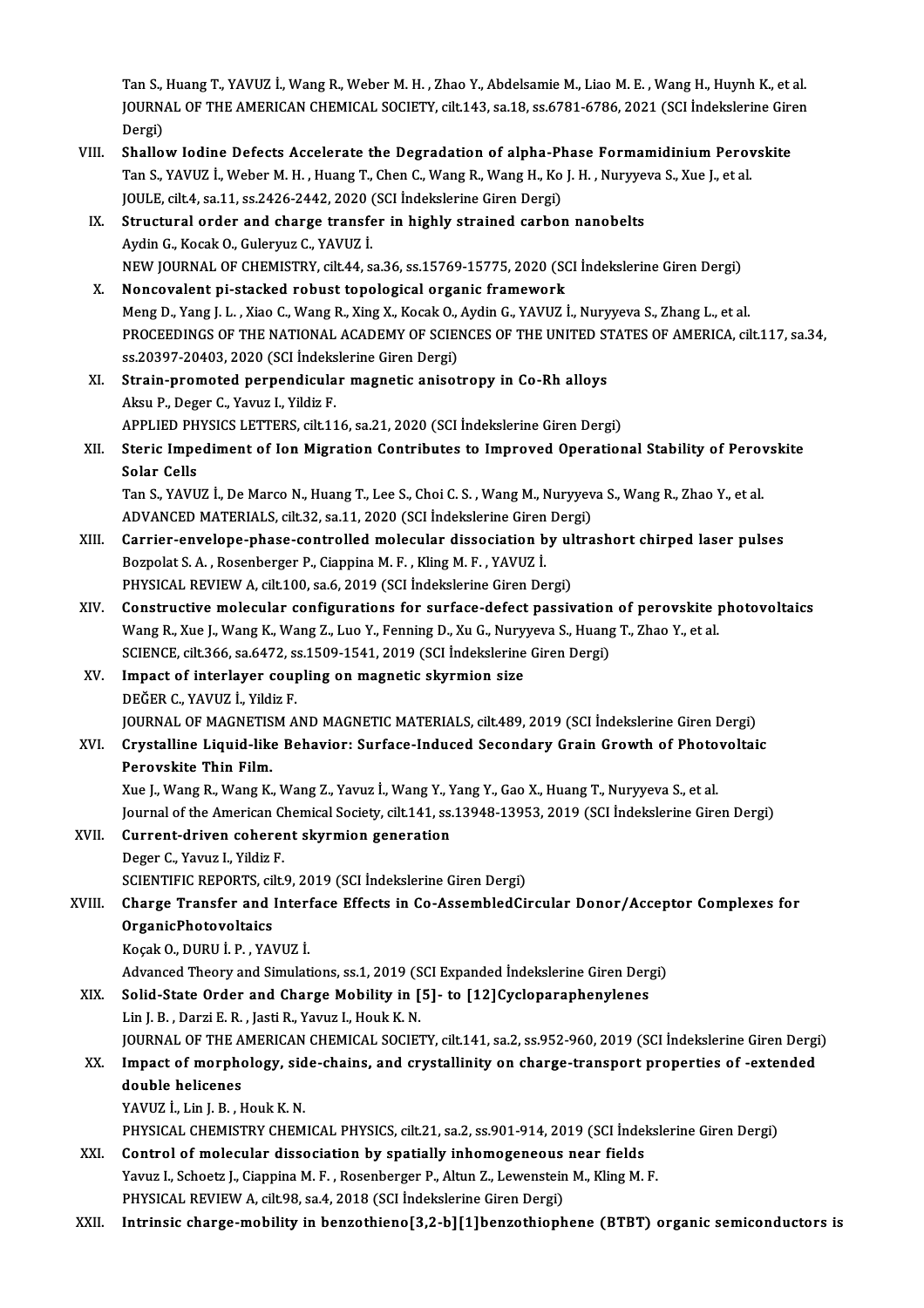enhanced with long alkyl side-chains<br>Alkan M. Young J enhanced with I<br>Alkan M., Yavuz I.<br>PHYSICAL CHEMI enhanced with long alkyl side-chains<br>Alkan M., Yavuz I.<br>PHYSICAL CHEMISTRY CHEMICAL PHYSICS, cilt.20, sa.23, ss.15970-15979, 2018 (SCI İndekslerine Giren Dergi)<br>Understanding the Impest of Thiophone (Europ Substitution on Alkan M., Yavuz I.<br>PHYSICAL CHEMISTRY CHEMICAL PHYSICS, cilt.20, sa.23, ss.15970-15979, 2018 (SCI İndekslerine Giren Dergi<br>XXIII. Understanding the Impact of Thiophene/Furan Substitution on Intrinsic Charge-Carrier Mobilit PHYSICAL CHEMISTRY CHEMICAL F<br>Understanding the Impact of Th<br>Turan H. T. , YAVUZ İ., AVİYENTE V.<br>JOUPNAL OF PHYSICAL CHEMISTRY Understanding the Impact of Thiophene/Furan Substitution on Intrinsic Charge-Carrier Mobili<br>Turan H. T. , YAVUZ İ., AVİYENTE V.<br>JOURNAL OF PHYSICAL CHEMISTRY C, cilt.121, sa.46, ss.25682-25690, 2017 (SCI İndekslerine Giren Turan H. T. , YAVUZ İ., AVİYENTE V.<br>JOURNAL OF PHYSICAL CHEMISTRY C, cilt.121, sa.46, ss.25682-25690, 2017 (SCI İndekslerine Giren Dergi)<br>XXIV. Dichotomy between the band and hopping transport in organic crystals: insi JOURNA<br><mark>Dichoto</mark><br>Yavuz I.<br>puvsic*i* Dichotomy between the band and hopping transport in organic crystals: insights from experiments<br>Yavuz I.<br>PHYSICAL CHEMISTRY CHEMICAL PHYSICS, cilt.19, sa.38, ss.25819-25828, 2017 (SCI İndekslerine Giren Dergi) Yavuz I.<br>PHYSICAL CHEMISTRY CHEMICAL PHYSICS, cilt.19, sa.38, ss.25819-25828, 2017 (SCI İndekslerine Giren Dergi)<br>XXV. The effect of hexyl side chains on molecular conformations, crystal packing, and charge transport of PHYSICAL CHEMIS<br>The effect of hex<br>oligothiophenes<br>Chemiaughi P-P The effect of hexyl side chains on molecular conformations, crystal packing, and charge tr<br>oligothiophenes<br>Cherniawski B. P. , Lopez S. A. , Burnett E. K. , YAVUZ İ., Zhang L., Parkin S. R. , Houk K. N. , Briseno A. L<br>JOUP oligothiophenes<br>Cherniawski B. P. , Lopez S. A. , Burnett E. K. , YAVUZ İ., Zhang L., Parkin S. R. , Houk K. N. , Briseno A. L<br>JOURNAL OF MATERIALS CHEMISTRY C, cilt.5, sa.3, ss.582-588, 2017 (SCI İndekslerine Giren Dergi) Cherniawski B. P. , Lopez S. A. , Burnett E. K. , YAVUZ İ., Zhang L., Parkin S. R. , Houk K. N. , Briseno A. L.<br>JOURNAL OF MATERIALS CHEMISTRY C, cilt.5, sa.3, ss.582-588, 2017 (SCI İndekslerine Giren Dergi)<br>XXVI. Mesoscal **JOURNAL OF MATER<br>Mesoscale Orderin<br>YAVUZ İ., Houk K. N.**<br>JOUPNAL OF PHYSIC Mesoscale Ordering and Charge-Transport of Crystalline Spiro-OMeTAD Organic Semicon<br>YAVUZ İ., Houk K. N.<br>JOURNAL OF PHYSICAL CHEMISTRY C, cilt.121, sa.2, ss.993-999, 2017 (SCI İndekslerine Giren Dergi)<br>Understanding dianer YAVUZ İ., Houk K. N.<br>JOURNAL OF PHYSICAL CHEMISTRY C, cilt.121, sa.2, ss.993-999, 2017 (SCI İndekslerine Giren<br>XXVII. Understanding dispersive charge-transport in crystalline organic-semiconductors<br>VAVIIZ İ. LORG S.A **JOURNAL OF PHYSIC<br>Understanding dis<br>YAVUZ İ., Lopez S. A.<br>PHYSICAL CHEMISTI** Understanding dispersive charge-transport in crystalline organic-semiconductors<br>YAVUZ İ., Lopez S. A.<br>PHYSICAL CHEMISTRY CHEMICAL PHYSICS, cilt.19, sa.1, ss.231-236, 2017 (SCI İndekslerine Giren Dergi)<br>Pelew thresheld berm YAVUZ İ., Lopez S. A.<br>PHYSICAL CHEMISTRY CHEMICAL PHYSICS, cilt.19, sa.1, ss.231-236, 2017 (SCI İ.<br>XXVIII. Below-threshold harmonic generation from strong non-uniform fields<br>Yavuz I. PHYSICA<br>Below-<br>Yavuz I.<br>IOUPNA JOURNAL OF MODERN OPTICS, cilt.64, sa.19, ss.2043-2050, 2017 (SCI İndekslerine Giren Dergi) Yavuz I.<br>JOURNAL OF MODERN OPTICS, cilt.64, sa.19, ss.2043-2050, 2017 (SCI İndekslerine Giren Dergi)<br>XXIX. Quantitative prediction of morphology and electron transport in crystal and disordered organic<br>comiconductors **JOURNAL OF MOD<br>Quantitative pre<br>semiconductors**<br>VAVUZ LADOZS **Quantitative prediction of morpholog<br>semiconductors<br>YAVUZ İ., Lopez S. A. , Lin J. B. , Houk K. N.<br>JOUPNAL OF MATERIALS CHEMISTRY G. 6** semiconductors<br>YAVUZ İ., Lopez S. A. , Lin J. B. , Houk K. N.<br>JOURNAL OF MATERIALS CHEMISTRY C, cilt.4, sa.47, ss.11238-11243, 2016 (SCI İndekslerine Giren Dergi)<br>Controlling electron localization in H. 3(+) by intense pla YAVUZ İ., Lopez S. A., Lin J. B., Houk K. N.<br>JOURNAL OF MATERIALS CHEMISTRY C, cilt.4, sa.47, ss.11238-11243, 2016 (SCI İndekslerine Gir<br>XXX. Controlling electron localization in H-2(+) by intense plasmon-enhanced laser fi JOURNAL OF MATERIALS CHEMISTRY C, cilt.4, sa.47, ss.11238-11243, <br>Controlling electron localization in H-2(+) by intense plasmor<br>Yavuz I., Ciappina M. F. , Chacon A., Altun Z., Kling M. F. , Lewenstein M.<br>PHYSICAL REVIEW A Controlling electron localization in H-2(+) by intense plasmon<br>Yavuz I., Ciappina M. F. , Chacon A., Altun Z., Kling M. F. , Lewenstein M.<br>PHYSICAL REVIEW A, cilt.93, sa.3, 2016 (SCI İndekslerine Giren Dergi)<br>Hish order ba Yavuz I., Ciappina M. F., Chacon A., Altun Z., Kling M. F., Lewenstein M.<br>PHYSICAL REVIEW A, cilt.93, sa.3, 2016 (SCI Indekslerine Giren Dergi)<br>XXXI. High-order-harmonic generation from Rydberg atoms driven by plasmon-enha PHYSICAL REVIEW A, cilt.93, sa.3, 2016 (SCI Indekslerine Giren Dergi<br>High-order-harmonic generation from Rydberg atoms driven<br>Tikman Y., Yavuz I., Ciappina M. F. , Chacon A., Altun Z., Lewenstein M.<br>PHYSICAL PEVIEW A, silt High-order-harmonic generation from Rydberg atoms driven h<br>Tikman Y., Yavuz I., Ciappina M. F. , Chacon A., Altun Z., Lewenstein M.<br>PHYSICAL REVIEW A, cilt.93, sa.2, 2016 (SCI İndekslerine Giren Dergi)<br>High order harmonis Tikman Y., Yavuz I., Ciappina M. F. , Chacon A., Altun Z., Lewenstein M.<br>PHYSICAL REVIEW A, cilt.93, sa.2, 2016 (SCI Indekslerine Giren Dergi)<br>XXXII. High-order-harmonic generation from H-2(+) molecular ions near plasm PHYSICAL REVIEW A, cilt.93, s<br>High-order-harmonic gene<br>YAVUZ İ., Tikman Y., ALTUN Z.<br>PHYSICAL PEVIEW A, cilt.93, s High-order-harmonic generation from H-2(+) molecular ions<br>YAVUZ İ., Tikman Y., ALTUN Z.<br>PHYSICAL REVIEW A, cilt.92, sa.2, 2015 (SCI İndekslerine Giren Dergi)<br>A Solid State Effect Beaponsible for an Oxeania Quintet State a: YAVUZ İ., Tikman Y., ALTUN Z.<br>PHYSICAL REVIEW A, cilt.92, sa.2, 2015 (SCI İndekslerine Giren Dergi)<br>XXXIII. A Solid-State Effect Responsible for an Organic Quintet State at Room Temperature and Ambient<br>Pressure PHYSICAL REVIEW A, cilt.92, sa.2, 2015 (SCI Indekslerine Giren Dergi) A Solid-State Effect Responsible for an Organic Quintet State at Room Temperature and An<br>Pressure<br>Zheng Y., Miao M., Dantelle G., Eisenmenger N. D. , Wu G., YAVUZ İ., Chabinyc M. L. , Houk K. N. , Wudl F.<br>ADVANCED MATERIAL Pressure<br>Zheng Y., Miao M., Dantelle G., Eisenmenger N. D. , Wu G., YAVUZ İ., Chabinyc M. L. , Houk K<br>ADVANCED MATERIALS, cilt.27, sa.10, ss.1718-1724, 2015 (SCI İndekslerine Giren Dergi)<br>Theoretisel Study of the Molegular Zheng Y., Miao M., Dantelle G., Eisenmenger N. D. , Wu G., YAVUZ İ., Chabinyc M. L. , Houk K. N. , Wudl F.<br>ADVANCED MATERIALS, cilt.27, sa.10, ss.1718-1724, 2015 (SCI İndekslerine Giren Dergi)<br>XXXIV. Theoretical Study ADVANCED MATERIALS, cilt.27, sa.10, ss.1718-1724, 2015 (SCI Indekslerine Giren Dergi)<br>Theoretical Study of the Molecular Ordering, Paracrystallinity, And Charge Mol<br>Different Crystalline Phases<br>YAVUZ I., Martin B. N., Park Theoretical Study of the Molecular C<br>Different Crystalline Phases<br>YAVUZ İ., Martin B.N. , Park J., Houk K.N.<br>JOUPMAL OF THE AMERICAN CHEMICAL Different Crystalline Phases<br>YAVUZ İ., Martin B. N. , Park J., Houk K. N.<br>JOURNAL OF THE AMERICAN CHEMICAL SOCIETY, cilt.137, sa.8, ss.2856-2866, 2015 (SCI İndekslerine Giren Dergi)<br>Simulations of Mologular Ordering and Ch YAVUZ İ., Martin B. N. , Park J., Houk K. N.<br>JOURNAL OF THE AMERICAN CHEMICAL SOCIETY, cilt.137, sa.8, ss.2856-2866, 2015 (SCI İndekslerine Girer<br>XXXV. Simulations of Molecular Ordering and Charge-Transport of Oligo-Di JOURNAL<br>Si<mark>mulati</mark><br>(DDQT)<br><sup>VAVU7</sup> <sup>i</sup> Simulations of Molecular Ordering and<br>(DDQT)<br>YAVUZ İ., Zhang L., Briseno A. L. , Houk K. N.<br>JOUPNAL OF PHYSICAL CHEMISTRY C. cilt 13 (DDQT)<br>YAVUZ İ., Zhang L., Briseno A. L. , Houk K. N.<br>JOURNAL OF PHYSICAL CHEMISTRY C, cilt.119, sa.1, ss.158-165, 2015 (SCI İndekslerine Giren Dergi)<br>Phase dependent interference fringes in the wavelength esaling of harma YAVUZ İ., Zhang L., Briseno A. L. , Houk K. N.<br>JOURNAL OF PHYSICAL CHEMISTRY C, cilt.119, sa.1, ss.158-165, 2015 (SCI İndekslerine Giren Derg<br>XXXVI. Phase-dependent interference fringes in the wavelength scaling of harmoni **JOURNAL OF PHYSICAL CHEMISTRY C,<br>Phase-dependent interference frii<br>Yavuz I., Bleda E. A. , Altun Z., Topcu T.**<br>PHYSICAL PEVIEW A. silt 80, sa E. 201. Phase-dependent interference fringes in the wavelength scalin<br>Yavuz I., Bleda E. A. , Altun Z., Topcu T.<br>PHYSICAL REVIEW A, cilt.89, sa.5, 2014 (SCI İndekslerine Giren Dergi)<br>Phase dapendant interference fringes in thewave Yavuz I., Bleda E. A. , Altun Z., Topcu T.<br>PHYSICAL REVIEW A, cilt.89, sa.5, 2014 (SCI Indekslerine Giren Dergi)<br>XXXVII. Phase dependent interference fringes in thewavelength scaling of harmonic efficiency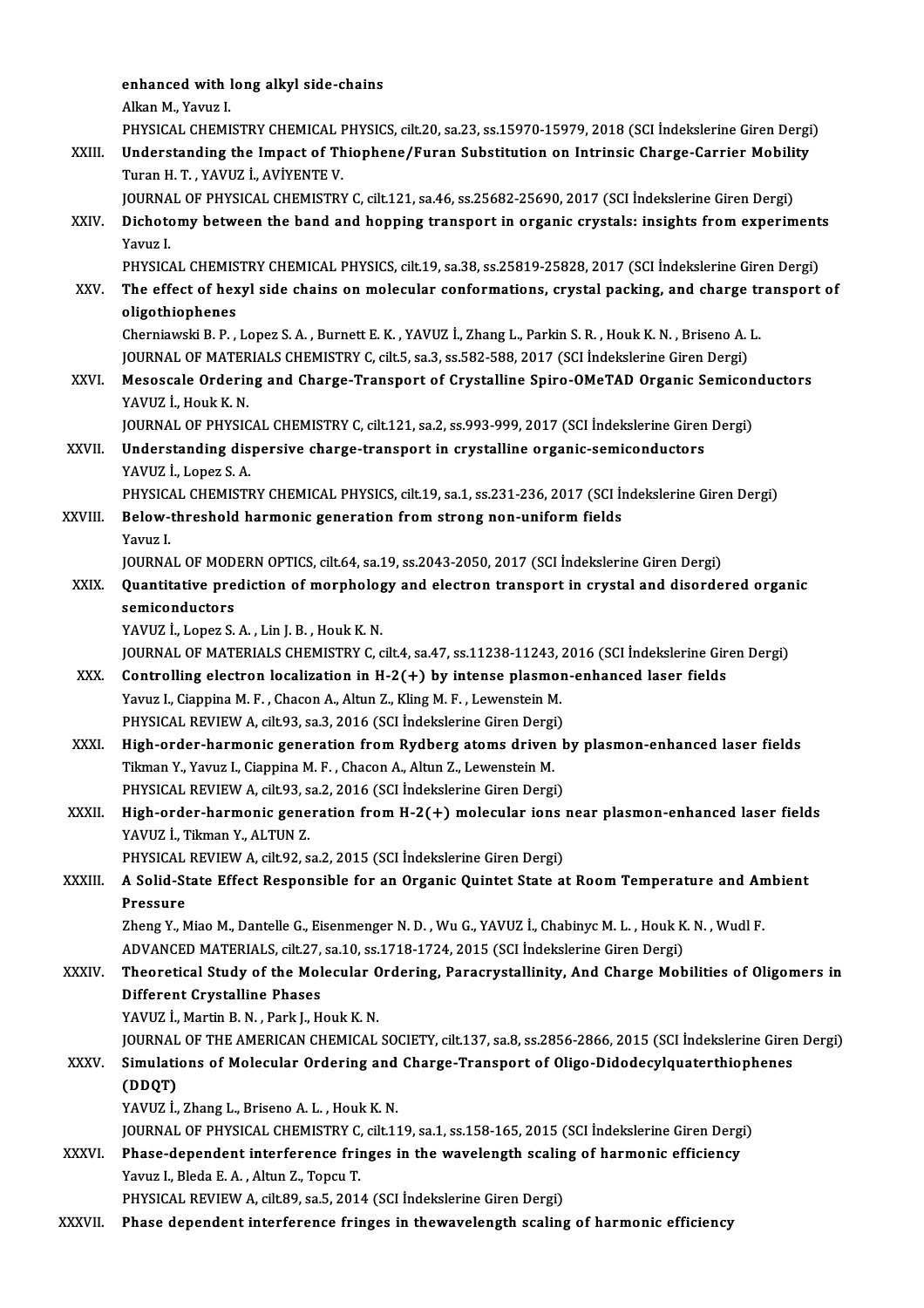ALTUNZ., BLEDAE.A., YAVUZ İ., TOPCUT. ALTUN Z., BLEDA E. A. , YAVUZ İ., TOPCU T.<br>Physical Review X, cilt.89, ss.55801, 2014 (SCI Expanded İndekslerine Giren Dergi)<br>High order harmonis generation from Bydhors states et fixed Keldysh pe XXXVIII. High-order-harmonic generation from Rydberg states at fixed Keldysh parameter<br>Bleda E. A., Yavuz I., Altun Z., Topcu T. Physical Review X, cilt.89, ss.55801, 20<br>High-order-harmonic generation 1<br>Bleda E. A. , Yavuz I., Altun Z., Topcu T.<br>BHYSICAL BEVIEW A. silt 88, ss.4, 2011 High-order-harmonic generation from Rydberg states at fixed<br>Bleda E. A. , Yavuz I., Altun Z., Topcu T.<br>PHYSICAL REVIEW A, cilt.88, sa.4, 2013 (SCI İndekslerine Giren Dergi)<br>Cas nopulation offects in harmonis emission by pl Bleda E. A. , Yavuz I., Altun Z., Topcu T.<br>PHYSICAL REVIEW A, cilt.88, sa.4, 2013 (SCI Indekslerine Giren Dergi)<br>XXXIX. Gas population effects in harmonic emission by plasmonic fields<br>Yayuz I PHYSICA<br>Gas po<sub>l</sub><br>Yavuz I.<br>puvsic*i* Gas population effects in harmonic emission by plasmonic field<br>Yavuz I.<br>PHYSICAL REVIEW A, cilt.87, sa.5, 2013 (SCI İndekslerine Giren Dergi)<br>Computational thermoshemistry of slyselaldebyde Yavuz I.<br>PHYSICAL REVIEW A, cilt. 27, sa. 5, 2013 (SCI indekslerine<br>XL. Computational thermochemistry of glycolaldehyde<br>PLEDA E A YAVUZ I ALTIN Z Trindle C PHYSICAL REVIEW A, cilt.87, sa.5, 2013 (SC<br>Computational thermochemistry of gly<br>BLEDA E. A., YAVUZ İ., ALTUN Z., Trindle C.<br>INTERNATIONAL JOURNAL OF QUANTUM C INTERNATIONAL JOURNAL OF QUANTUM CHEMISTRY, cilt.113, sa.8, ss.1147-1154, 2013 (SCI İndekslerine Giren<br>Dergi) BLEDA E.A., YAVUZ İ., ALTUN Z., Trindle C. XLI. Wavelength scaling of high-order-harmonic-generation efficiency by few-cycle laser pulses: Dergi)<br>Wavelength scaling of high-order-ha<br>Influence of carrier-envelope phase<br>Yaww L. Altun 7, Topeu T Wavelength scaling of **l**<br>Influence of carrier-en<br>Yavuz I., Altun Z., Topcu T.<br>PHYSICAL PEVIEW A silt S Influence of carrier-envelope phase<br>Yavuz I., Altun Z., Topcu T.<br>PHYSICAL REVIEW A, cilt.86, sa.4, 2012 (SCI İndekslerine Giren Dergi)<br>Conenstion of a breadband xuv sentinuum in bish erden berm Yavuz I., Altun Z., Topcu T.<br>PHYSICAL REVIEW A, cilt.86, sa.4, 2012 (SCI İndekslerine Giren Dergi)<br>XLII. Generation of a broadband xuv continuum in high-order-harmonic generation by spatially PHYSICAL REVIEW A, cilt.<br>Generation of a broad<br>inhomogeneous fields<br>Yamy L. Blada E. A. Altu Generation of a broadband xuv co<br>inhomogeneous fields<br>Yavuz I., Bleda E. A. , Altun Z., Topcu T.<br>PHYSICAL PEVIEW A silt 95 so 1 201. inhomogeneous fields<br>Yavuz I., Bleda E. A. , Altun Z., Topcu T.<br>PHYSICAL REVIEW A, cilt.85, sa.1, 2012 (SCI İndekslerine Giren Dergi)<br>PET shanastariration of the first stan of mathul asrulate polum Yavuz I., Bleda E. A. , Altun Z., Topcu T.<br>PHYSICAL REVIEW A, cilt.85, sa.1, 2012 (SCI Indekslerine Giren Dergi)<br>XLIII. DFT characterization of the first step of methyl acrylate polymerization: Performance of modern<br>functi PHYSICAL REVIEW A, cilt.85, sa.1, 2012 (SC)<br>DFT characterization of the first step of<br>functionals in the complete basis limit YAVUZ İ., ÇİFTÇİOĞLU G. A. functionals in the complete basis limit<br>YAVUZ İ., ÇİFTÇİOĞLU G. A.<br>COMPUTATIONAL AND THEORETICAL CHEMISTRY, cilt.978, ss.88-97, 2011 (SCI İndekslerine Giren Dergi)<br>Enhancement of bish erder barmenis seneration in the prese XLIV. Enhancement of high-order harmonic generation in the presence of noise COMPUTATIONAL AND TH<br>**Enhancement of high-o**<br>Yavuz I., Altun Z., Topcu T.<br>JOUPNAL OF PHYSICS P. A. JOURNAL OF PHYSICS B-ATOMIC MOLECULAR AND OPTICAL PHYSICS, cilt.44, sa.13, 2011 (SCI İndekslerine Giren<br>Dergi) Yavuz I., Altun Z., Topcu T. JOURNAL OF PHYSICS B-ATOMIC MOLECULAR AND OPTICAL I<br>Dergi)<br>XLV. Two small thermodynamically stable organic dications<br>VIMAV VAHSLA, VAVUZ LALTIN Z, Trindle C Dergi)<br>Two small thermodynamically stable orgal<br>YUMAK YAHŞİ A., YAVUZ İ., ALTUN Z., Trindle C.<br>JOUPMAL OE MOLECULAR STRUCTURE THEOCH YUMAK YAHŞİ A., YAVUZ İ., ALTUN Z., Trindle C.<br>JOURNAL OF MOLECULAR STRUCTURE-THEOCHEM, cilt.940, ss.6-12, 2010 (SCI İndekslerine Giren Dergi) YUMAK YAHŞİ A., YAVUZ İ., ALTUN Z., Trindle C.<br>JOURNAL OF MOLECULAR STRUCTURE-THEOCHEM, cilt.940, ss.<br>XLVI. Focal point analysis of torsional isomers of acrylic acid<br>CUETCIOČULE A. Trindle C. VAVUZ İ. JOURNAL OF MOLECULAR STRUCTURE<br>Focal point analysis of torsional is<br>ÇİFTÇİOĞLU G.A., Trindle C., YAVUZ İ.<br>MOLECULAR PHYSICS silt 109.93.2601 ÇİFTÇİOĞLU G. A. , Trindle C., YAVUZ İ.<br>MOLECULAR PHYSICS, cilt.108, ss.2601-2609, 2010 (SCI İndekslerine Giren Dergi) CIFTCIOĞLU G. A. , Trindle C., YAVUZ İ.<br>MOLECULAR PHYSICS, cilt.108, ss.2601-2609, 2010 (SCI İndekslerine Giren Dergi)<br>XLVII. Structure, binding energies, and IR-spectral fingerprinting of formic acid dimers<br>YAVUZ İ. Trind MOLECULAR PHYSI<br>Structure, binding<br>YAVUZ İ., Trindle C.<br>JOUPNAL OF CUEM YAVUZ İ., Trindle C.<br>JOURNAL OF CHEMICAL THEORY AND COMPUTATION, cilt.4, sa.3, ss.533-541, 2008 (SCI İndekslerine Giren Dergi) YAVUZ İ., Trindle C.<br>JOURNAL OF CHEMICAL THEORY AND COMPUTATION, cilt.4, sa.3, ss.533-541, 2008 (SCI İndekslerine G<br>XLVIII. Dielectronic recombination data for dynamic finite-density plasmas - XIII. The magnesium<br>isoel **JOURNAL OF CHEMICAL T<br>Dielectronic recombina<br>isoelectronic sequence**<br>Altun 7 - Yumak A - Yayuz I Dielectronic recombination data for dynamic finite-density<br>isoelectronic sequence<br>Altun Z., Yumak A., Yavuz I., Badnell N.R. , Loch S.D. , Pindzola M.S.<br>ASTRONOMY & ASTROPHYSICS silt 474 sp.2 sp.1051 1059 2007 (1 isoelectronic sequence<br>Altun Z., Yumak A., Yavuz I., Badnell N. R. , Loch S. D. , Pindzola M. S.<br>ASTRONOMY & ASTROPHYSICS, cilt.474, sa.3, ss.1051-1059, 2007 (SCI İndekslerine Giren Dergi)

## Hakemli Kongre / Sempozyum Bildiri Kitaplarında Yer Alan Yayınlar

akemli Kongre / Sempozyum Bildiri Kitaplarında Yer Alan Yayınlar<br>I. Isotope Effect on Molecular Dissociation by Intense LaserFields in The Vicinity of Metallic Nanotip Karakaş S.A. , Özürp Saya<br>Isotope Effect on Molecular<br>Karakaş S.A. , Öner M., Yavuz İ. Isotope Effect on Molecular Dissociation by Intense LaserFields in The Vicinity of Metallic N<br>Karakaş S. A. , Öner M., Yavuz İ.<br>Turkish Physical Society 35th International PhysicsCongress (TPS35), Muğla, Türkiye, 4 - 08 Ey

Karakaş S. A. , Öner M., Yavuz İ.<br>Turkish Physical Society 35th International PhysicsCongress (TPS35), Muğla<br>II. Controlling Electron Localization in the Dissociation of H2 and HD<br>Öner M. Karakas S. A. Yayıyı İ. Turkish Physical Society 35th In<br>Controlling Electron Localiz<br>Öner M., Karakaş S.A. , Yavuz İ.<br>Turkish Physical Society 35th I. Öner M., Karakaş S. A. , Yavuz İ.<br>Turkish Physical Society 35th International PhysicsCongress (TPS35), Muğla, Türkiye, 4 - 08 Eylül 2019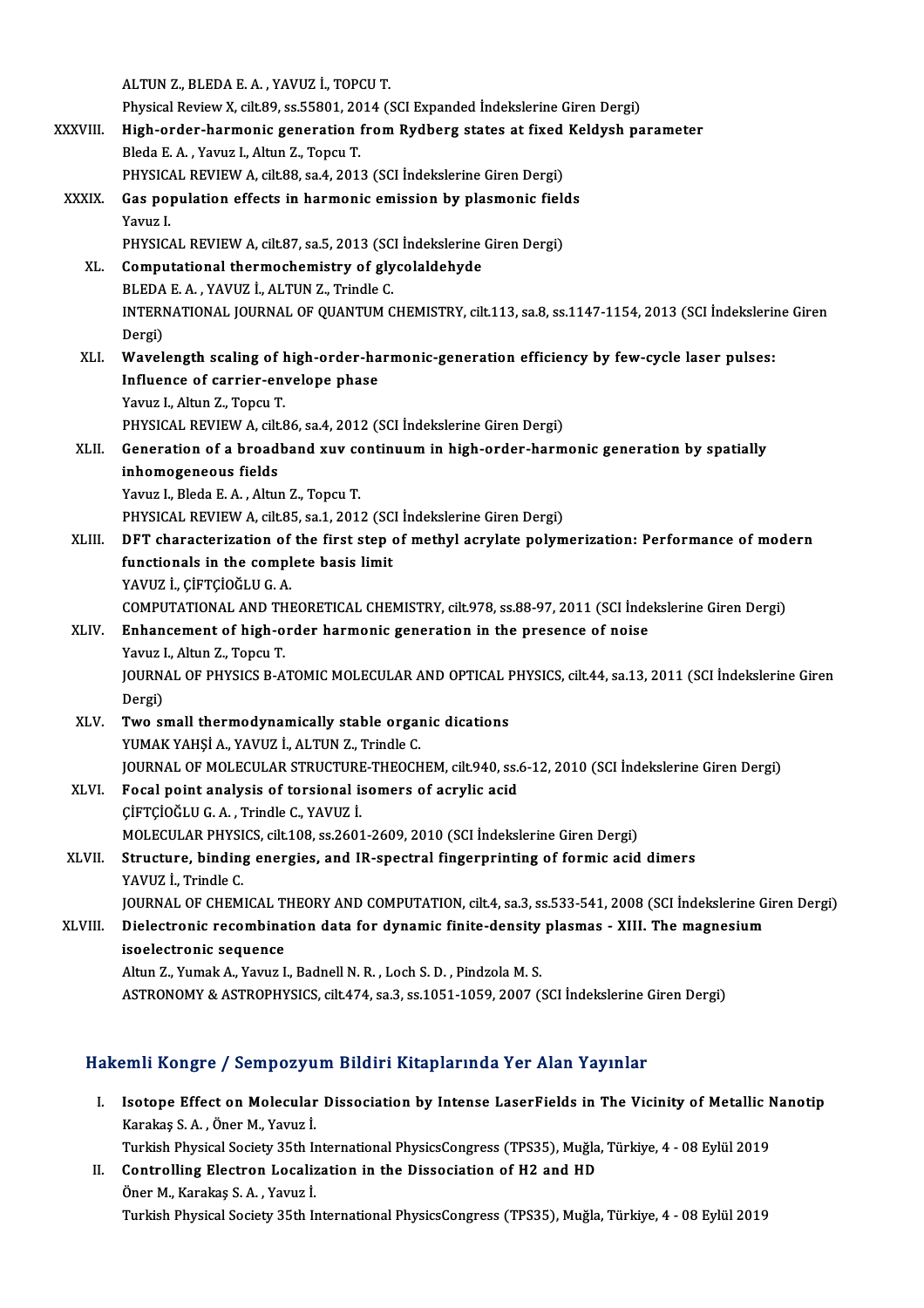| Ш.    | ORGANIK YARI İLETKENLERIN POLARON-BAĞLANMA VE REORGANIZASYON ENERJİLERININ DFT                                 |
|-------|----------------------------------------------------------------------------------------------------------------|
|       | YÖNTEMLERİYLE BULUNMASI                                                                                        |
|       | Güleryüz C., YAVUZ İ.                                                                                          |
|       | I.ULUSLARARASI MULTIDISIPLINERÇALIŞMALAR VE ARAŞTIRMALARKONGRESİ, Türkiye, 6 - 08 Eylül 2019                   |
| IV.   | Chirp effect on molecular dissociation                                                                         |
|       | KARAKAŞ S. A., Rosenberger P., Ciappina M., Kling M., YAVUZ İ.                                                 |
|       | ECAMP13, 8 - 12 Nisan 2019                                                                                     |
| V.    | Current-driven coherent skyrmion generation                                                                    |
|       | DEĞER C., YAVUZ İ., YILDIZ F.                                                                                  |
|       | APS March Meeting 2019, 4 - 08 Mart 2019                                                                       |
| VI.   | Impact of interlayer coupling on magnetic skyrmion size                                                        |
|       | DEĞER C., YAVUZ İ., YILDIZ F.                                                                                  |
|       | APS March Meeting, 4 - 08 Mart 2019                                                                            |
| VII.  | MORPHOLOGY AND CHARGE-MOBILITY OF LONG ALKYL SIDE-CHAINED BTBTS                                                |
|       | Alkan M., YAVUZ İ.                                                                                             |
|       | OEMT2018, 20 - 22 Eylül 2018, cilt 3, ss.40                                                                    |
| VIII. | Investigation of the Molecular Ordering and ChargeTransport of Circular-Oligomer/Fullerene                     |
|       | <b>Complexes for Solar-Cells</b>                                                                               |
|       | Koçak O., DURU İ. P., YAVUZ İ.                                                                                 |
|       | OEMT2018, 20 - 22 Eylül 2018, cilt 3, ss.76<br>Morphology and Charge-Mobility of Long Alkyl Side-Chained BTBTs |
| IX.   | Yavuz İ                                                                                                        |
|       | OEMT, Kırklareli, Türkiye, 20 - 22 Eylül 2018, ss.40                                                           |
| X.    | Investigation of the Molecular Ordering and Charge Transport of Circular-Oligomer/Fullerene                    |
|       | <b>Complexes for Solar-Cell</b>                                                                                |
|       | Yavuz İ                                                                                                        |
|       | OEMT2018, Kırklareli, Türkiye, 20 - 22 Eylül 2018, ss 76                                                       |
| XI.   | Understanding the impact of thiophene/furansubstitution to intrinsic charge-carrier mobility                   |
|       | Turan H. T. . YAVUZ I Avivente V.                                                                              |
|       | International Symposium onChemistry ViA ComputationApplications on Molecular Nanoscience, 30 Ekim 2017         |
| XII.  | Dynamical origin of room-temperature charge-transport in organic crystal                                       |
|       | YAVUZ İ.                                                                                                       |
|       | nternational Symposium onChemistry ViA ComputationApplications on Molecular Nanoscience, 30 Ekim 2017          |
| XIII. | BELOW-THRESHOLD HARMONIC GENERATIONFROM STRONG NON-UNIFORM FIELDS                                              |
|       | YAVUZ İ                                                                                                        |
|       | TFD - 33 Turkish Physical Society Conference, 6 Eylül - 10 Ekim 2017                                           |
| XIV.  | Magnetic Properties of Co Doped Graphene: a Monte-Carlo Study                                                  |
|       | KALAYCI T., DURU İ. P., DEĞER C., YAVUZ İ.                                                                     |
|       | Türk Fizik Derneği 33. Uluslararası Fizik Kongresi, Muğla, Türkiye, 6 - 10 Ekim 2017                           |
| XV.   | ORIGIN OF MAGNETISM IN CR3 DOPEDGRAPHENE                                                                       |
|       | DEĞER C., DURU İ. P., KALAYCI T., YAVUZ İ.                                                                     |
|       | Türk Fizik Derneği 33. Uluslararası Fizik Kongresi, Muğla, Türkiye, 6 - 10 Ekim 2017                           |
| XVI.  | ACCURATE PREDICTION OF POLARON-BINDINGAND REORGANIZATION ENERGIES OF                                           |
|       | ORGANICSEMICONDUCTORS.                                                                                         |
|       | Güleryüz C., YAVUZ İ                                                                                           |
|       | TFD 33 - Turkish Physical Society Int. Conference, 6 - 10 Eylül 2017                                           |
| XVII. | DICHOTOMY BETWEEN THE BAND AND HOPPINGTRANSPORT IN ORGANIC CRYSTALS:                                           |
|       | <b>INSIGHTSFROM THE EXPERIMENTS</b>                                                                            |
|       | YAVUZ İ                                                                                                        |
|       | TFD33 - Turkish Physical Society Int. Conference, 6 Eylül - 10 Ekim 2017                                       |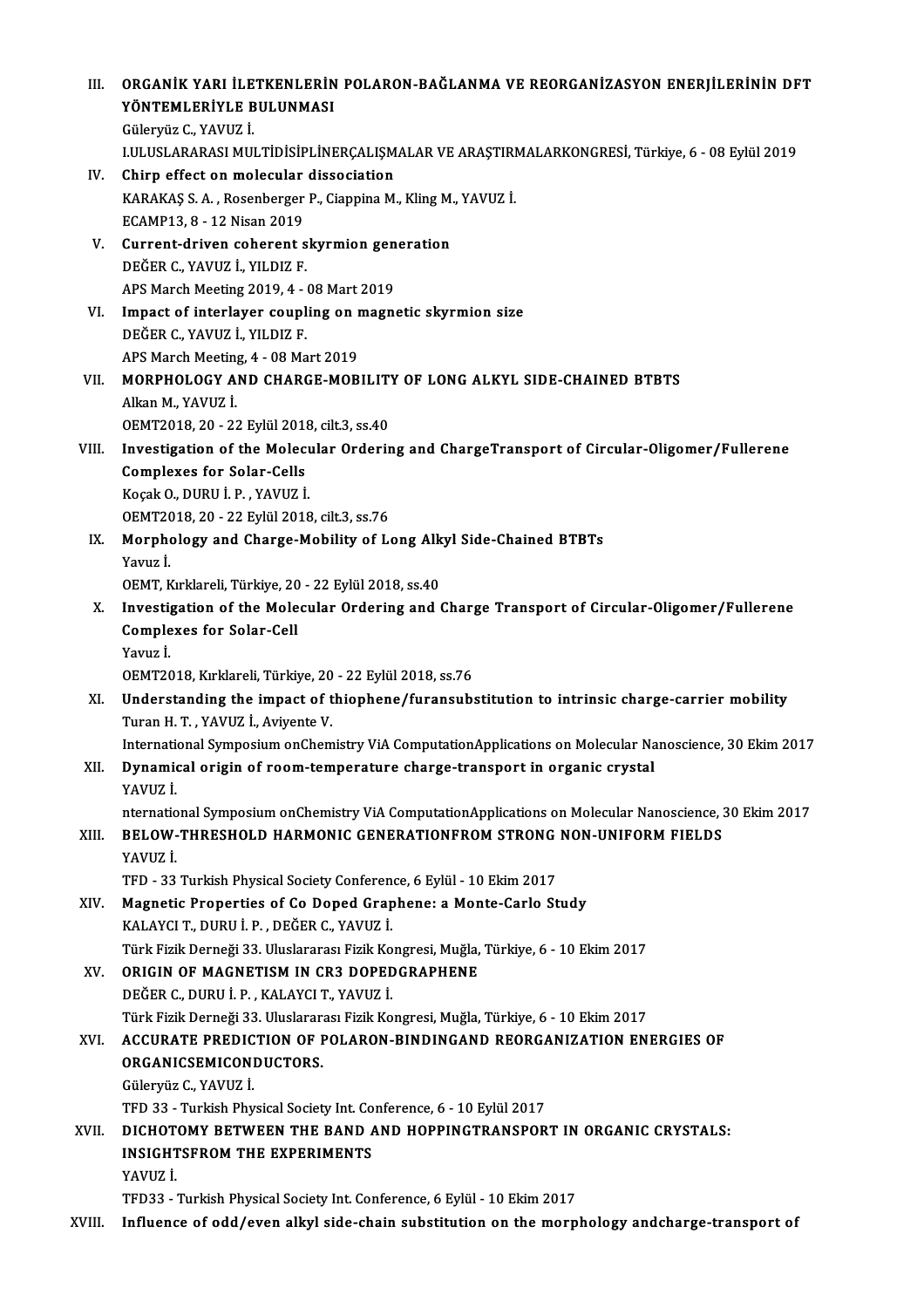benzothieno-benzothiophenes (BTBT)<br>Allya M. VAVUZ i **benzothieno-ben**<br>Alkan M., YAVUZ İ.<br>TED22., Turkish Pl Alkan M., YAVUZ İ.<br>TFD33 - Turkish Physical Society Int. Conference, 27 Ağustos - 01 Eylül 2017 XIX. FERROMAGNETISM IN METAL ION DOPED DNA: A MONTECARLO STUDY TFD33 - Turkish Physical Society Int. Conference, 27 A<br>FERROMAGNETISM IN METAL ION DOPED DNA:<br>DEĞER C., KALAYCI T., DURU İ. P. , ELDEM V., YAVUZ İ.<br>International Congress on Eundamental and Annlied S International Congress on Fundamental and Applied Sciences 2017, Saraybosna, Bosna-Hersek, 21 - 25 Ağustos<br>2017 DE<mark>ĞE</mark><br>Intern<br>2017<br>EIPST International Congress on Fundamental and Applied Sciences 2017, Saraybosna, Bosna-Hersek, 21 - 25 Ağ<br>2017<br>XX. FIRST PRINCIPLES STUDY OF REGIOSELECTIVITY OF METALION DOPING TO DNA BASE PAIRS<br>DEČER C KALAYCLT DUPLLI R. ELDE 2017<br>FIRST PRINCIPLES STUDY OF REGIOSELECTIVIT<br>DEĞER C., KALAYCI T., DURU İ. P. , ELDEM V., YAVUZ İ.<br>International Congress en Eundamental and Annlied S FIRST PRINCIPLES STUDY OF REGIOSELECTIVITY OF METALION DOPING TO DNA BASE PAIRS<br>DEĞER C., KALAYCI T., DURU İ. P. , ELDEM V., YAVUZ İ.<br>International Congress on Fundamental and Applied Sciences 2017, Saraybosna, Bosna-Herse DEĞE<br>Intern<br>2017<br>Disse International Congress on Fundamental and Applied Sciences 20<br>2017<br>XXI. Dissociation of H2 in strong inhomogeneous near-fields<br>XAVIIZ L Ciapping M E Chasen A ALTIN Z Lovenstein M KI 2017<br>XXI. Dissociation of H2 in strong inhomogeneous near-fields<br>YAVUZ İ., Ciappina M. F. , Chacon A., ALTUN Z., Lewenstein M., Kling M. F. Dissociation of H2 in strong inhomogeneous near-fields<br>YAVUZ İ., Ciappina M. F. , Chacon A., ALTUN Z., Lewenstein M., Kling M. F.<br>INTERNATIONAL CONFERENCE ON PHOTONIC ELECTRONIC AND ATOMIC COLLISIONS, 26 Temmuz - 01 Ağusto **YAVU**<br>INTER<br>2017 INTERNATIONAL CONFERENCE ON PHOTONIC ELECTRONIC AND ATOMIC COLLISION:<br>2017<br>XXII. Atomistic Morphologies and Charge transport of 5 12 cycloparaphenylenes<br>XAVIIZ LODGE S A. Lin L.B. Dergi E. Jesti B. Hoult K.N. 2017<br>Atomistic Morphologies and Charge transport of 5 12 cycloparaphenylenes<br>YAVUZ İ., Lopez S. A. , Lin J. B. , Darzi E., Jasti R., Houk K. N. UCLAReceptionResearch Showcase atACSNationalMeeting,SanDiego,13 -17Mart2016 YAVUZ İ., Lopez S. A. , Lin J. B. , Darzi E., Jasti R., Houk K. N.<br>UCLA Reception Research Showcase at ACS National Meeting, San Diego, 13 - 17 Mart 2016<br>XXIII. Predicting atomistic morphologies and charge transport of 5 1 UCLA Reception Research Showcase at ACS Nation<br>Predicting atomistic morphologies and char<br>YAVUZ İ., Lopez S., Lin J., Darzi E., Jasti R., Houk K. Predicting atomistic morphologies and ch<br>YAVUZ İ., Lopez S., Lin J., Darzi E., Jasti R., Houk<br>ACS Conference Exposition, 13 - 17 Mart 2016<br>Harmonis emission from Bydborg states i YAVUZ İ., Lopez S., Lin J., Darzi E., Jasti R., Houk K.<br>ACS Conference Exposition, 13 - 17 Mart 2016<br>XXIV. Harmonic-emission from Rydberg states in the vicinity of metallic nanostructures<br>Yavuz I., Tikman Y., Altun Z. ACS Conference Exposition, 13 - 17 Mart 2016 Harmonic-emission from Rydberg states in the vicinity of metallic nanostructures<br>Yavuz I., Tikman Y., Altun Z.<br>29th International Conference on Photonic, Electronic, and Atomic Collisions (ICPEAC), Toledo, Filipinler, 22 -Yavuz I., Tikman Y., Altu<br>29th International Conf<br>Temmuz 2015, cilt.635<br>Stechastic Enhansem 29th International Conference on Photonic, Electronic, and Atomic Co<br>Temmuz 2015, cilt.635<br>XXV. Stochastic Enhancement of High order Harmonic Generation<br>VAVIIZ i Temmuz 2015, cilt.635<br>Stochastic Enhancement of High order Harmonic Generation<br>YAVUZ İ. Stochastic Enhancement of High order Harmonic Generation<br>YAVUZ İ.<br>XXVII INTERNATIONAL CONFERENCE ON PHOTONIC, ELECTRONIC AND ATOMIC COLLISIONS (ICPEAC 2011), PTS<br>1.15. Pel<sup>e</sup>cet K. Irlanda. Birlesik Krallık 01 Kesun 2012, YAVUZ İ.<br>XXVII INTERNATIONAL CONFERENCE ON PHOTONIC, ELECTRONIC AND A<br>1-15, Belfast, K. Irlanda, Birleşik Krallık, 01 Kasım 2012, cilt.388, ss.32023<br>Dielectronia Becombination in He like Li like and Be like Lodine A XXVII INTERNATIONAL CONFERENCE ON PHOTONIC, ELECTRONIC AND ATOMIC COLLISIONS (IC<br>1-15, Belfast, K. Irlanda, Birleşik Krallık, 01 Kasım 2012, cilt.388, ss.32023<br>XXVI. Dielectronic Recombination in He like Li like and Be lik 1-15, Belfast, K. Irlanda, Birleşik Krallık, 01 Kasım 2012, cilt.388, ss.32023<br>XXVI. Dielectronic Recombination in He like Li like and Be like Iodine and KLM Resonances<br>BLEDA E. A. , YUMAK YAHSİ A., YAVUZ İ., ALTUN Z. Dielectronic Recombination in He like Li like and Be like Iodine and KLM Resonances<br>BLEDA E. A. , YUMAK YAHŞİ A., YAVUZ İ., ALTUN Z.<br>XXVII INTERNATIONAL CONFERENCE ON PHOTONIC, ELECTRONIC AND ATOMIC COLLISIONS (ICPEAC 2011 BLEDA E. A. , YUMAK YAHŞİ A., YAVUZ İ., ALTUN Z.<br>XXVII INTERNATIONAL CONFERENCE ON PHOTONIC, ELECTRONIC AND ATO<br>1-15, Belfast, K. Irlanda, Birleşik Krallık, 1 - 05 Ekim 2012, cilt.388, ss.62038<br>Evnloring the bish ender ber XXVII INTERNATIONAL CONFERENCE ON PHOTONIC, ELECTRONIC AND ATOMIC COLLISIONS (ICPEAC 2011), PTS<br>1-15, Belfast, K. Irlanda, Birleşik Krallık, 1 - 05 Ekim 2012, cilt.388, ss.62038<br>XXVII. Exploring the high order harmonic gen 1-15, Belfast, K. Irlanda, Birleşik Krallık, 1 -<br>Exploring the high order harmonic ge<br>BLEDA E. A. , YAVUZ İ., ALTUN Z., Topçu T.<br>DAMOP12 Meeting of the ABS Orange Cou Exploring the high order harmonic generation from Rydberg states with at fixed K<br>BLEDA E. A. , YAVUZ İ., ALTUN Z., Topçu T.<br>DAMOP12 Meeting of the APS, Orange County, Amerika Birleşik Devletleri, 1 - 03 Kasım 2012<br>Dielectr BLEDA E. A. , YAVUZ İ., ALTUN Z., Topçu T.<br>DAMOP12 Meeting of the APS, Orange County, Amerika Birleşik Devletleri, 1 - 03 Kasım 2012<br>XXVIII. Dielectronic Recombination in He like Li like and Be like Bismuth and KLM Res DAMOP<mark>1</mark><br>Dielectr<br>YAVUZ İ.<br>YYVU INT Dielectronic Recombination in He like Li like and Be like Bismuth and KLM Resonances<br>YAVUZ İ.<br>XXVII INTERNATIONAL CONFERENCE ON PHOTONIC, ELECTRONIC AND ATOMIC COLLISIONS (ICPEAC 2011), PTS<br>1.15. Belfect K. Irlanda. Birleş YAVUZ İ.<br>XXVII INTERNATIONAL CONFERENCE ON PHOTONIC, ELECTRONIC AND ATO!<br>1-15, Belfast, K. Irlanda, Birleşik Krallık, 1 - 03 Kasım 2012, cilt.388, ss.62039<br>Evnloring the bigh erder harmenis generation from Bydhers states. XXVII INTERNATIONAL CONFERENCE ON PHOTONIC, ELECTRONIC AND ATOMIC COLLISIONS (ICPEAC 2011), PT.<br>1-15, Belfast, K. Irlanda, Birleşik Krallık, 1 - 03 Kasım 2012, cilt.388, ss.62039<br>XXIX. Exploring the high order harmonic gen 1-15, Belfast, K. Irla<br>Exploring the high<br>Poster Q1 00030 Exploring the high order harmonic ge<br>Poster Q1 00030<br>BLEDA E. A., YAVUZ İ., ALTUN Z., TOPÇU T.<br>42rd Annual Meeting of the APS Division of Poster Q1 00030<br>BLEDA E. A. , YAVUZ İ., ALTUN Z., TOPÇU T.<br>43rd Annual Meeting of the APS Division of Atomic, Molecular and Optical Physics (DAMOP12), Amerika Birleşik<br>Devletleri. 4 - 08 Haziran 2012 BLEDA E.A., YAVUZ İ., ALTUN Z., TOPÇU T. XXX. Dielectric Recombination Rate Coefficients of B-Like C (OTURUM NO: 01\_0P67) YUMAK YAHŞİ A., YAVUZ İ., BLEDA E. A., KARAKAŞ V., ALTUN Z. Dielectric Recombination Rate Coefficients of B-Like C (OTURUM NO: 01\_0P67)<br>YUMAK YAHŞİ A., YAVUZ İ., BLEDA E. A. , KARAKAŞ V., ALTUN Z.<br>Turkish Physical Society 28th International Physics Congress, Muğla, Türkiye, 6 - 09 XXXI. Control of Quantum Path High Order Harmonic Generation via Chaotic Light (OTURUM NO: 01\_0P62)<br>YAVUZ İ., BLEDA E. A., ALTUN Z. Turkish Physical Society 28th International of Quantum Path High<br>YAVUZ İ., BLEDA E. A. , ALTUN Z.<br>Turkish Physical Society 28th Inte Turkish Physical Society 28th International Physics Congress, MIUĞLA, Türkiye, 6 - 09 Eylül 2011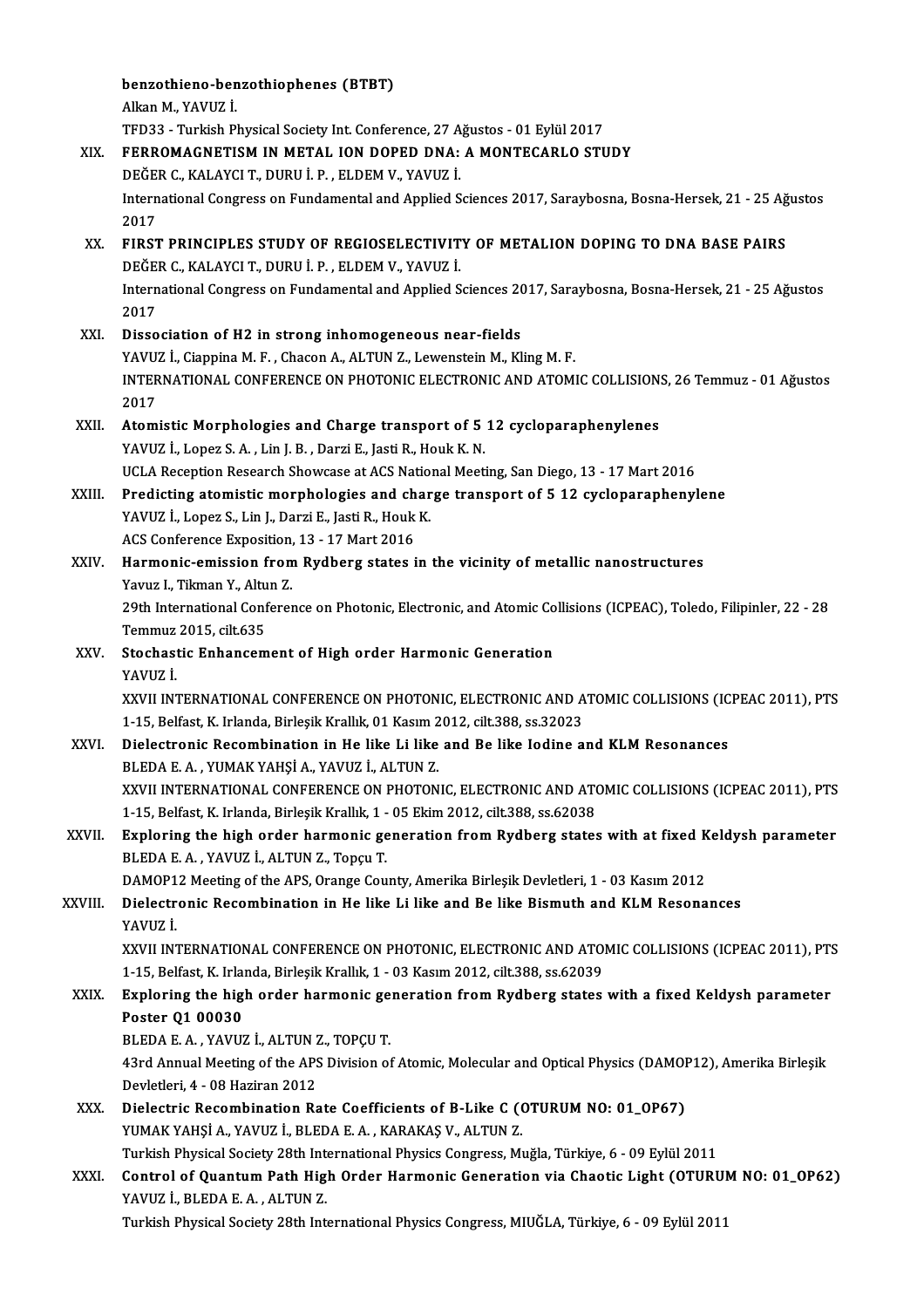| XXXII.        | Dielectronic Recombination in He like Li like and Be like Bismuth and KLM Resonances                                                     |
|---------------|------------------------------------------------------------------------------------------------------------------------------------------|
|               | YAVUZ İ., YUMAK A., BLEDA E. A., ALTUN Z.                                                                                                |
|               | XXVII International Conference on Photonic, Electronic and Atomic Collisions, Belfast, Birleşik Krallık, 27 Temmuz -                     |
|               | 02 Ağustos 2011                                                                                                                          |
| XXXIII.       | Control of quantum in high harmonic generation via chaotic light                                                                         |
|               | YAVUZ İ., BLEDA E.A., ALTUN Z.                                                                                                           |
|               | 28th International Physics Congress, Mugla, Bodrum, Türkiye, 1 - 03 Kasım 2011                                                           |
| <b>XXXIV</b>  | Dielectronic recombination rate coefficients of B like C                                                                                 |
|               | YUMAK YAHŞİ A., YAVUZ İ., BLEDA E. A., Karakaş V., ALTUN Z.                                                                              |
|               | 28th International Physics Congress, Mugla, Bodrum, Türkiye, 1 - 03 Kasım 2011, ss.114                                                   |
| <b>XXXV</b>   | Recombination Rate Coefficients of Be Like Sulfur                                                                                        |
|               | YUMAK A, YAVUZ İ, BLEDA E.A., ALTUN Z.                                                                                                   |
|               | ECAMP10, 10thEuropean Conference on Atoms Molecules and Photons, Salamanca, Meksika, 4 - 09 Temmuz 2010,                                 |
|               | ss 34                                                                                                                                    |
| XXXVI.        | ELECTRON IMPACT IOIZATION of Li LIKE SILICON Ref 722<br>ALTUN Z., YUMAK YAHŞİ A., YAVUZ İ., BLEDA E. A.                                  |
|               | 10th European Conference on Atoms Moelcules and Photons (ECAMP 10), Salamanca, Meksika, 4 - 09 Temmuz                                    |
|               | 2010                                                                                                                                     |
| <b>XXXVII</b> | Recombination Rate Coefficients of Li Like Sulfur                                                                                        |
|               | YAVUZ İ., YUMAK A., BLEDA E. A., ALTUN Z.                                                                                                |
|               | ECamp10, 10thEuropean Conference on Atoms Molecules and Photons, Salamanca, Meksika, 4 - 09 Temmuz 2010,                                 |
|               | ss.50                                                                                                                                    |
| XXXVIII.      | RECOMBINATION RATE COEFFICIENTS of Li LIKE SULFUR Ref 227                                                                                |
|               | YAVUZ İ., YUMAK YAHŞİ A., BLEDA E. A., ALTUN Z.                                                                                          |
|               | 10th European Conference on Atoms Moelcules and Photons (ECAMP 10), Salamanca, Meksika, 4 - 09 Temmuz                                    |
|               | 2010                                                                                                                                     |
| <b>XXXIX</b>  | Level resolved distorted wave cross sections of electron impact ionization of Ar5                                                        |
|               | YAVUZ İ., YUMAK YAHŞİ A., ALTUN Z.                                                                                                       |
|               | XXVI International Conference on Photonic, Electronic and Atomic Collisions, Kalamazoo, Amerika Birleşik                                 |
|               | Devletleri, 1 - 03 Kasım 2009, cilt 194, ss 62016                                                                                        |
| XL.           | Electron-Impact Ionization of Atomic Ions: Theoretical Results                                                                           |
|               | Loch S. D., Burgos J. M. M., Ballance C. P., Ludlow J., Lee T. - , Fogle M., Pindzola M. S., Griffin D. C., Yumak A.,<br>Yavuz I, et al. |
|               | 26th International Conference on Photonic, Electronic and Atomic Collisions, Michigan, Amerika Birleşik Devletleri,                      |
|               | 22 - 28 Temmuz 2009, cilt 194                                                                                                            |
| XLI.          | Issues in the computational estimation of free radical polymerization rates the case of methyl                                           |
|               | acrylate                                                                                                                                 |
|               | YAVUZ İ., ÇİFTÇİOĞLU G. A., ALTUN Z.                                                                                                     |
|               | 13th ICQC, Helsinki, Finlandiya, 1 - 03 Kasım 2009, ss.39                                                                                |
| XLII.         | Resonances in rate coefficients of Na like Sulphur                                                                                       |
|               | YAVUZ İ, YUMAK A, ALTUN Z.                                                                                                               |
|               | X08, 21st INTERNATIONAL CONFERENCE ON X-RAY AND INNER-SHELL PROCESSES, Paris, Fransa, 22 - 27 Haziran                                    |
|               | 2008, ss 59                                                                                                                              |
| XLIII.        | Excitation Ionization Cross Section Na Like Tin                                                                                          |
|               | YUMAK A., Gölçek U., YAVUZ İ., ALTUN Z.                                                                                                  |
|               | ECAMP IX European Conference on Atoms Molecules and Photons, Heraklion, Yunanistan, 6 - 11 Mayıs 2007, ss.1                              |
| XLIV.         | Resonances in The Velocity Averaged Dielectronic Recombination Cross Section for Mg like Fe                                              |
|               | YUMAK A., ÇİFTÇİOĞLU G. A., YAVUZ İ., ALTUN Z.                                                                                           |
|               | IWP International Workshop on Photoionization 2005, Campinas, Brezilya, 27 - 31 Temmuz 2005                                              |
|               |                                                                                                                                          |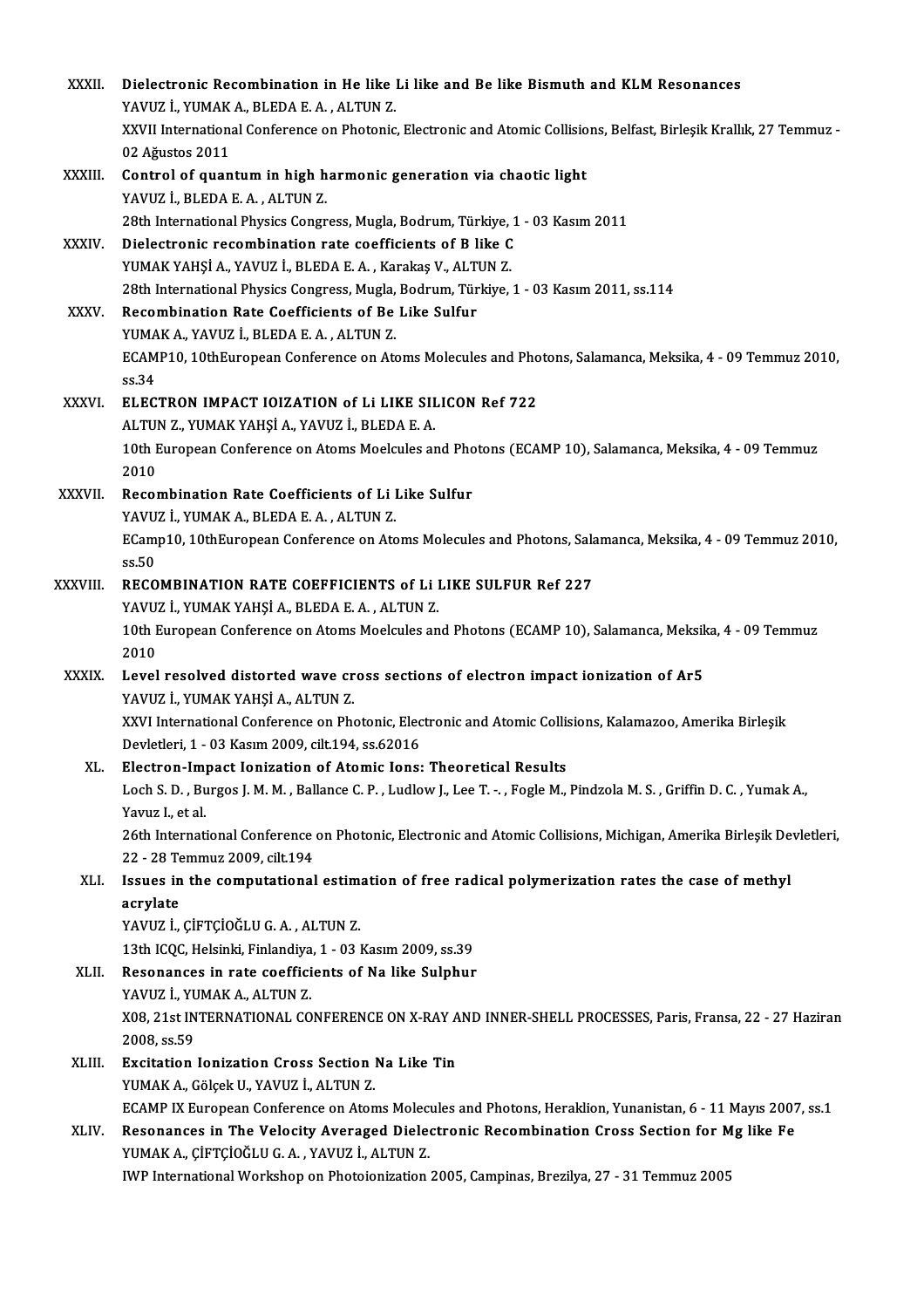### Diğer Yayınlar

iğer Yayınlar<br>I. CEP-Controlled Molecular Dissociation by Ultrashort Chirped Laser Pulses<br>Yayını İ r<br>Pavuz İ.<br>Yavuz İ. Yavuz İ.<br>Teknik Rapor, ss.1-6, 2019

### Desteklenen Projeler

Desteklenen Projeler<br>Yavuz İ., TÜBİTAK Projesi, Hibrid Perovskite Güneş Pillerinde IçselKusurların Atomik Seviyede Belirlenmesi Ve<br>Pesiflestirilmesi, 2020, ...2022 Pasiflestirilmesi, 2020<br>Pasifleştirilmesi, 2020 - 2022<br>Karakas S. A., Yayıya İ., Tüpir. Yavuz İ., TÜBİTAK Projesi, Hibrid Perovskite Güneş Pillerinde IçselKusurların Atomik Seviyede Belirlenmesi Ve<br>Pasifleştirilmesi, 2020 - 2022<br>Karakaş S. A. , Yavuz İ., TÜBİTAK Projesi, Metalik Nanotip Civarında CEP-Kontroll

Pasifleştirilmesi, 2020 - 2022<br>Karakaş S. A. , Yavuz İ., TÜBİTAK Proj<br>Kütlesel Asimetri Etkisi, 2020 - 2021<br>Yavuz İ. Desteklenmiş Diğer Projeler Karakaş S. A. , Yavuz İ., TÜBİTAK Projesi, Metalik Nanotip Civarında CEP-Kontrollü Moleküler Ayrışma Üzerine İz<br>Kütlesel Asimetri Etkisi, 2020 - 2021<br>Yavuz İ., Desteklenmiş Diğer Projeler, Skyrmion Bazlı Magnonik Kristalle

Kütlesel Asimetri Etkisi, 2020 - 2021<br>Yavuz İ., Desteklenmiş Diğer Projeler, Skyrmion Bazlı Magnonik Kristallerin Manyetik Özelliklerinin ve Soğurma<br>Spektrumlarının İncelenmesi, 2018 - 2019 Yavuz İ., Desteklenmiş Diğer Projeler, Skyrmion Bazlı Magnonik Kristallerin Manyetik Özelliklerinin ve Soğurma<br>Spektrumlarının İncelenmesi, 2018 - 2019<br>Yavuz İ., Yükseköğretim Kurumları Destekli Proje, Simetrik ve asimetri

Spektrumlarının İncelenmesi, 2018 - 2019<br>Yavuz İ., Yükseköğretim Kurumları Destekli Proje, Simetrik ve asimetrik alkil-eklenmiş benzot<br>organik yarıiletkenlerinmoleküler düzen ve yük-taşınımlarının tahmin edilmesi, 2017 - 2 Yavuz İ., Yükseköğretim Kurumları Destekli Proje, Simetrik ve asimetrik alkil-eklenmiş benzotiyeno-benzotiyofen (B<br>organik yarıiletkenlerinmoleküler düzen ve yük-taşınımlarının tahmin edilmesi, 2017 - 2019<br>Yavuz İ., TÜBİTA

organik yarıiletkenlerinmoleküler düzen ve yük-taşınımlarının tahmin edilmesi, 2017 - 2019<br>Yavuz İ., TÜBİTAK Projesi, Heteroeklem-Tabanlı Organik Fotovoltaik Uygulamalar İçin Dairesel-Oligomer/Fullerene<br>Komplekslerinin Yap Yavuz İ., TÜBİTAK Projesi, Heteroeklem-Tabanlı Organik Fotovoltaik Uygulamalar İçin Dairesel-Oligomer/Fullerene<br>Komplekslerinin Yapısal Düzen ve Yük-Taşınımlarının İncelenmesi, 2017 - 2018<br>Yavuz İ., Diğer Resmi Kurumlarca

Komplekslerinin Yapısal Düzen ve Yük-Taşınımları<br>Yavuz İ., Diğer Resmi Kurumlarca Desteklenen Pro<br>Manyetik Özelliklerinin Belirlenmesi, 2016 - 2018<br>Yavuz İ. Diğer Ülkelerdeki Kamu Kurumları Tarafı Yavuz İ., Diğer Resmi Kurumlarca Desteklenen Proje, Antiferromanyetik İyon Katkılı DNA Nanotellerin Elektronik ve<br>Manyetik Özelliklerinin Belirlenmesi, 2016 - 2018<br>Yavuz İ., Diğer Ülkelerdeki Kamu Kurumları Tarafından Dest

Manyetik Özelliklerinin Belirlenmesi, 2016 - 2018<br>Yavuz İ., Diğer Ülkelerdeki Kamu Kurumları Tarafından Desteklenmiş Proje, DMREF: Iterative Theoretical Morphology<br>Prediction Synthesis and Characterization of Novel Donor O Yavuz İ., Diğer Ülkelerdeki Kamu Kurumları Tarafından Desteklenmiş Proje, DMREF: Iterative Theoretical Morphology<br>Prediction Synthesis and Characterization of Novel Donor Oligomers for Accelerated Materials Discovery, 2013 Prediction Synthesis and Characterization of Novel Donor Oligon<br>Yavuz İ., Yükseköğretim Kurumları Destekli Proje, Tek/çift alkil z<br>(BTBT) morfoloji ve yük-taşınımları üzerine etkisi, 2017 - 2017<br>Yavuz İ. Vülseköğretim Kuru Yavuz İ., Yükseköğretim Kurumları Destekli Proje, Tek/çift alkil zincir eklenmesinin benzothieno-benzothiophenelerin<br>(BTBT) morfoloji ve yük-taşınımları üzerine etkisi, 2017 - 2017<br>Yavuz İ., Yükseköğretim Kurumları Destekl

(BTBT) morfoloji ve yük-taşınımları üzerine etkisi, 2017 - 2017<br>Yavuz İ., Yükseköğretim Kurumları Destekli Proje, 5 12 Siklopar<br>tahmin edilmesi, 2016 - 2017 Yavuz İ., Yükseköğretim Kurumları Destekli Proje, 5 12 Sikloparafenilenlerin atomistik morfolojileri ve yük taşınımlarının<br>tahmin edilmesi, 2016 - 2017<br>Yavuz İ., Yükseköğretim Kurumları Destekli Proje, Atomik Hedeflerden Y

Yavuz İ., Yükseköğretim Kurumları Destekli Proje, Atomik Hedeflerden Yüksek Mertebeli Harmonik Üretimde Verim

### Bilimsel Hakemlikler

Bilimsel Hakemlikler<br>TÜBİTAK Projesi, 1001 - Bilimsel ve Teknolojik Araştırma Projelerini Destekleme Programı, Marmara Üniversitesi,<br>Türkiye Temmuz 2019 Sammoor aantomaan<br>TÜBİTAK Projesi, 1001<br>Türkiye, Temmuz 2019<br>TÜBİTAK Projesi, 1001 TÜBİTAK Projesi, 1001 - Bilimsel ve Teknolojik Araştırma Projelerini Destekleme Programı, Marmara Üniversitesi,<br>Türkiye, Temmuz 2019<br>TüBİTAK Projesi, 1001 - Bilimsel ve Teknolojik Araştırma Projelerini Destekleme Programı, Türkiye, Temmuz 2019<br>TÜBİTAK Projesi, 1001<br>Türkiye, Temmuz 2019<br>TÜBİTAK Projesi, 1001 TÜBİTAK Projesi, 1001 - Bilimsel ve Teknolojik Araştırma Projelerini Destekleme Programı, Marmara Üniversitesi,<br>Türkiye, Temmuz 2019<br>TüBİTAK Projesi, 1001 - Bilimsel ve Teknolojik Araştırma Projelerini Destekleme Programı, Türkiye, Temmuz 2019<br>TÜBİTAK Projesi, 1001 - Bilimsel ve Teknolojik Araştırma Projelerini Destekleme Programı, Marmara Üniversitesi,<br>Türkiye, Haziran 2019 ADVANCED ENERGY MATERIALS, SCI Kapsamındaki Dergi, Mayıs 2019 JOURNAL OF PHYSICAL CHEMISTRY, SCI Kapsamındaki Dergi, Kasım 2018 ADVANCED ENERGY MATERIALS, SCI Kapsamındaki Dergi, Mayıs 2019<br>JOURNAL OF PHYSICAL CHEMISTRY, SCI Kapsamındaki Dergi, Kasım 2018<br>ADVANCED FUNCTIONAL MATERIALS, SCI Kapsamındaki Dergi, Eylül 2018<br>ZEITSCHRIET EUR RHYSIK SCI K JOURNAL OF PHYSICAL CHEMISTRY, SCI Kapsamındaki Dergi, Kası<br>ADVANCED FUNCTIONAL MATERIALS, SCI Kapsamındaki Dergi, Ey<br>ZEITSCHRIFT FUR PHYSIK, SCI Kapsamındaki Dergi, Haziran 2018<br>JOUPNAL OF PHYSICAL CHEMISTRY, SCI Kapsamın ADVANCED FUNCTIONAL MATERIALS, SCI Kapsamındaki Dergi, Eylül 2018<br>ZEITSCHRIFT FUR PHYSIK, SCI Kapsamındaki Dergi, Haziran 2018<br>JOURNAL OF PHYSICAL CHEMISTRY, SCI Kapsamındaki Dergi, Temmuz 2017<br>OPTICS EXPRESS, SCI Kapsamın ZEITSCHRIFT FUR PHYSIK, SCI Kapsamındaki Dergi, Haziran 2018<br>JOURNAL OF PHYSICAL CHEMISTRY, SCI Kapsamındaki Dergi, Temmuz 2017<br>OPTICS EXPRESS, SCI Kapsamındaki Dergi, Ağustos 2016 JOURNAL OF PHYSICAL CHEMISTRY, SCI Kapsamındaki Dergi, Temmuz 2017<br>OPTICS EXPRESS, SCI Kapsamındaki Dergi, Ağustos 2016<br>JOURNAL OF PHYSICAL CHEMISTRY, SCI Kapsamındaki Dergi, Temmuz 2016<br>INTERNATIONAL JOURNAL OF MODERN RUY INTERNATIONAL JOURNAL OF MODERN PHYSICS B, SCI Kapsamındaki Dergi, Mayıs 2016<br>SCIENTIFIC REPORTS, SCI Kapsamındaki Dergi, Nisan 2016 JOURNAL OF PHYSICAL CHEMISTRY, SCI Kapsamındaki Der<sub>i</sub><br>INTERNATIONAL JOURNAL OF MODERN PHYSICS B, SCI Ka<sub>l</sub><br>SCIENTIFIC REPORTS, SCI Kapsamındaki Dergi, Nisan 2016<br>ACCOUNTS OF CHEMICAL RESEARCH SCI Kapsamındaki De INTERNATIONAL JOURNAL OF MODERN PHYSICS B, SCI Kapsamındaki Der<br>SCIENTIFIC REPORTS, SCI Kapsamındaki Dergi, Nisan 2016<br>ACCOUNTS OF CHEMICAL RESEARCH, SCI Kapsamındaki Dergi, Ocak 2014<br>CHEMICAL PHYSICS, SCI Kapsamındaki Der SCIENTIFIC REPORTS, SCI Kapsamındaki Dergi, Nisan 20<br>ACCOUNTS OF CHEMICAL RESEARCH, SCI Kapsamındaki<br>CHEMICAL PHYSICS, SCI Kapsamındaki Dergi, Ekim 2012